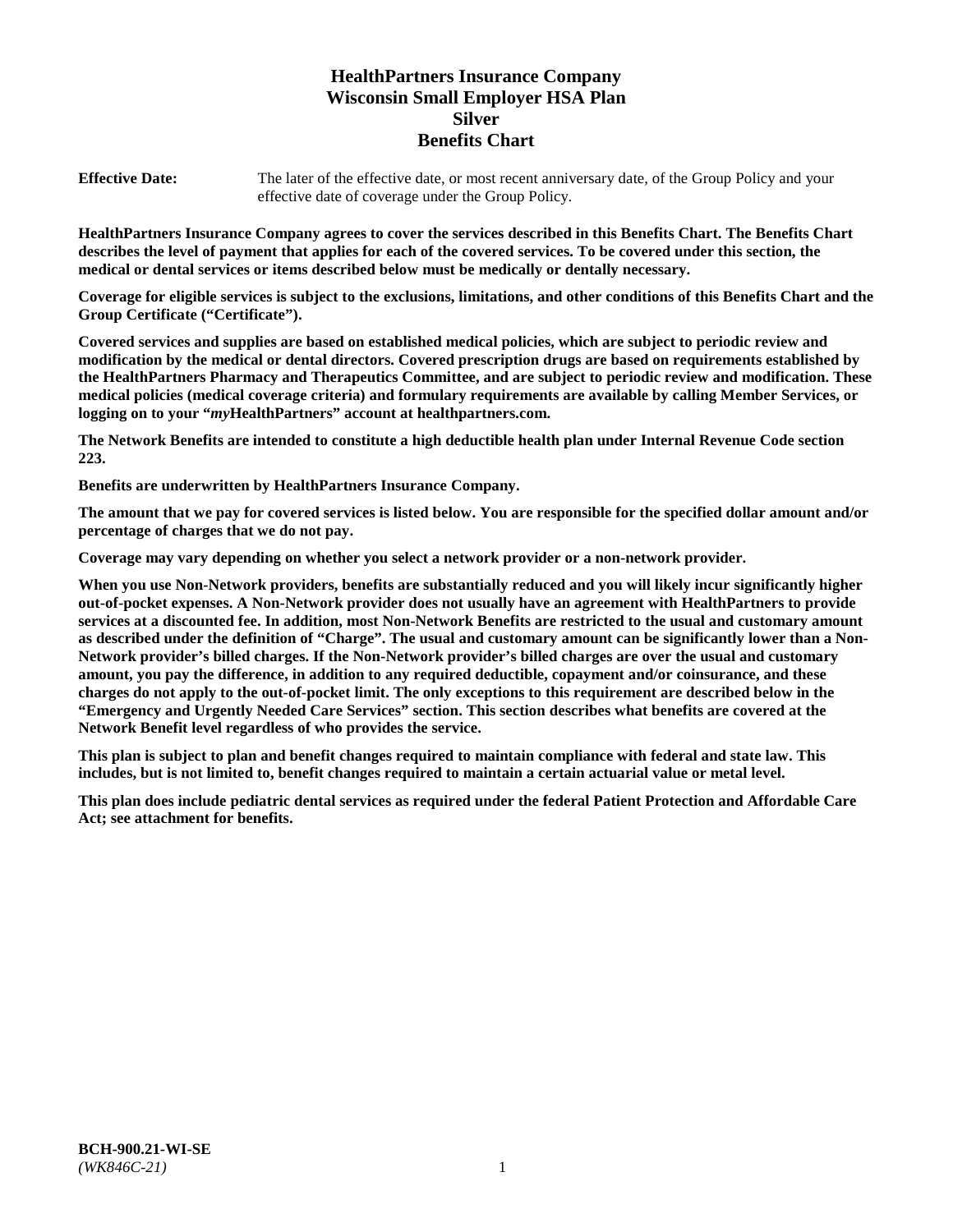# **These definitions apply to this Benefits Chart. They also apply to the Certificate.**

| <b>Biosimilar Drug:</b> | A prescription drug, approved by the Food and Drug Administration (FDA), that the FDA has<br>determined is biosimilar to and interchangeable with a biological brand name drug. Biosimilar<br>drugs are not considered generic drugs and are not covered under the generic drug benefit.                                                                                                                                                                                                                                                                                                                                                     |
|-------------------------|----------------------------------------------------------------------------------------------------------------------------------------------------------------------------------------------------------------------------------------------------------------------------------------------------------------------------------------------------------------------------------------------------------------------------------------------------------------------------------------------------------------------------------------------------------------------------------------------------------------------------------------------|
| <b>Brand Name Drug:</b> | A prescription drug, approved by the Food and Drug Administration (FDA), that is manufactured,<br>sold, or licensed for sale under a trademark by the pharmaceutical company that originally<br>researched and developed the drug. Brand name drugs have the same active-ingredient formula as<br>the generic version of the drug. However, generic drugs are manufactured and sold by other drug<br>manufacturers and are generally not available until after the patent on the brand name drug has<br>expired. A few brand name drugs may be covered at the generic drug benefit level if this is<br>indicated on the formulary.           |
| <b>Calendar Year</b>    | This is the 12-month period beginning 12:01 A.M. Central Time, on January 1, and ending 12:00<br>A.M. Central Time of the next following December 31.                                                                                                                                                                                                                                                                                                                                                                                                                                                                                        |
| <b>Charge:</b>          | For covered services delivered by a network provider, this is the provider's discounted fee for a<br>given medical/surgical service, procedure or item.                                                                                                                                                                                                                                                                                                                                                                                                                                                                                      |
|                         | For covered services delivered by non-network providers, a contracted rate may apply if such<br>arrangement is available to HealthPartners.                                                                                                                                                                                                                                                                                                                                                                                                                                                                                                  |
|                         | For the usual and customary charge for covered services delivered by non-network providers, our<br>payment is calculated using one of the following options to be determined at HealthPartners'<br>discretion: 1) a percentage of the Medicare fee schedule; 2) a comparable schedule if the service is<br>not on the Medicare fee schedule; or 3) a commercially reasonable rate for such service.                                                                                                                                                                                                                                          |
|                         | The usual and customary charge is the maximum amount allowed that we consider in the<br>calculation of the payment of charges incurred for certain covered services. You must pay for any<br>charges above the usual and customary charge, and they do not apply to the out-of-pocket limit.                                                                                                                                                                                                                                                                                                                                                 |
|                         | A charge is incurred for covered ambulatory medical and surgical services, on the date the service<br>or item is provided. A charge is incurred for covered inpatient services, on the date of admission to<br>a hospital. To be covered, a charge must be incurred on or after your effective date and on or<br>before the termination date.                                                                                                                                                                                                                                                                                                |
| Copayment/Coinsurance:  | The specified dollar amount, or percentage, of charges incurred for covered services, which we do<br>not pay, but which you must pay, each time you receive certain medical services, procedures or<br>items. Our payment for those covered services or items begins after the copayment or coinsurance<br>is satisfied. Covered services or items requiring a copayment or coinsurance are specified in this<br>Benefits Chart.                                                                                                                                                                                                             |
|                         | For services provided by a network provider:<br>An amount which is listed as a flat dollar copayment is applied to a network provider's discounted<br>charge for a given service. However, if the network provider's discounted charge for a service or<br>item is less than the flat dollar copayment, you will pay the network provider's discounted charge.<br>An amount which is listed as a percentage of charges or coinsurance is based on the network<br>provider's discounted charges, calculated at the time the claim is processed, which may include an<br>agreed upon fee schedule rate for case rate or withhold arrangements. |
|                         | For services provided by a non-network provider:<br>Any copayment or coinsurance is applied to the lesser of the provider's charges or the usual and<br>customary charge for a service.                                                                                                                                                                                                                                                                                                                                                                                                                                                      |
|                         | A copayment or coinsurance is due at the time a service is provided, or when billed by the<br>provider. The copayment or coinsurance applicable for a scheduled visit with a HealthPartners<br>network provider will be collected for each visit, late cancellation and failed appointment.                                                                                                                                                                                                                                                                                                                                                  |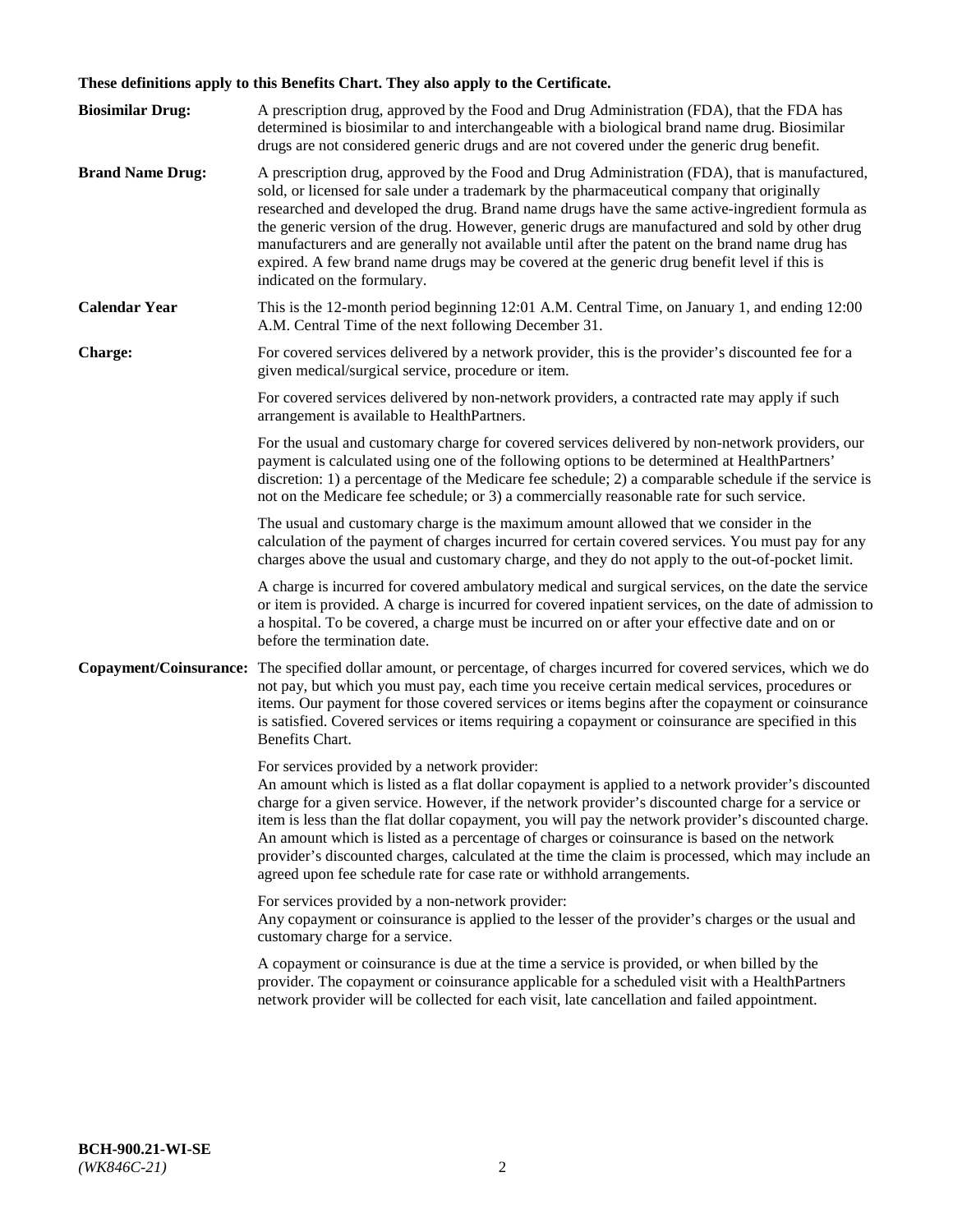| Deductible:                                | The specified dollar amount of charges incurred for covered services, which we do not pay, but an<br>enrollee or a family has to pay first in a calendar year. Our payment for those services or items<br>begins after the deductible is satisfied. For network providers, the amount of the charges that apply<br>to the deductible are based on the network provider's discounted charges, calculated at the time<br>the claim is processed, which may include an agreed upon fee schedule rate for case rate or<br>withhold arrangements. For non-network providers, the amount of charges that apply to the<br>deductible are the lesser of the provider's charges or the usual and customary charge for a service. |
|--------------------------------------------|-------------------------------------------------------------------------------------------------------------------------------------------------------------------------------------------------------------------------------------------------------------------------------------------------------------------------------------------------------------------------------------------------------------------------------------------------------------------------------------------------------------------------------------------------------------------------------------------------------------------------------------------------------------------------------------------------------------------------|
|                                            | Any amounts paid or reimbursed by a third party, including but not limited to: point of service<br>rebates, manufacturer coupons, manufacturer debits cards or other forms of direct reimbursement<br>to an Insured for a product or service, will not apply toward your deductible, to the extent<br>permitted under state and federal law.                                                                                                                                                                                                                                                                                                                                                                            |
|                                            | Your plan has an embedded deductible. This means once an Insured meets the individual<br>deductible, the plan begins paying benefits for that person. If two or more members of the family<br>meet the family deductible, the plan begins paying benefits for all members of the family,<br>regardless of whether each Insured has met the individual deductible. However, an Insured may<br>not contribute more than the individual deductible toward the family deductible.                                                                                                                                                                                                                                           |
|                                            | All services are subject to the deductible unless otherwise indicated below in this Benefits Chart.                                                                                                                                                                                                                                                                                                                                                                                                                                                                                                                                                                                                                     |
| <b>Formulary:</b>                          | This is a current list, which may be revised from time to time, of prescription drugs, medications,<br>equipment and supplies covered by us as indicated in this Benefits Chart which are covered at the<br>highest benefit level. Some drugs on the formulary may require prior authorization to be covered<br>as formulary drugs. The formulary, and information on drugs that require prior authorization, are<br>available by calling Member Services, or logging on to your "myHealthPartners" account at<br>healthpartners.com.                                                                                                                                                                                   |
| <b>Generic Drug:</b>                       | A prescription drug, approved by the Food and Drug Administration (FDA), that the FDA has<br>determined is comparable to a brand name drug product in dosage form, strength, route of<br>administration, quality, intended use and documented bioequivalence. Generally, generic drugs<br>cost less than brand name drugs. Some brand name drugs may be covered at the generic drug<br>benefit level if this is indicated on the formulary.                                                                                                                                                                                                                                                                             |
| <b>Lifetime Maximum</b><br><b>Benefit:</b> | The specified coverage limit actually paid by us for services and/or charges incurred by you for any<br>given procedure or diagnosis. Payment of benefits under this Benefits Chart ceases when that lifetime<br>maximum benefit is reached. You have to pay for any subsequent charges.                                                                                                                                                                                                                                                                                                                                                                                                                                |
| <b>Non-Formulary Drug:</b>                 | This is a prescription drug, approved by the Food and Drug Administration (FDA), that is not on<br>the formulary, is medically necessary and is not investigative or experimental or otherwise<br>excluded under the Certificate.                                                                                                                                                                                                                                                                                                                                                                                                                                                                                       |
|                                            | Out-of-Pocket Expenses: You pay the specified copayments/coinsurance and deductibles applicable for particular services,<br>subject to the out-of-pocket limit described below. These amounts are in addition to the monthly<br>premium payments.                                                                                                                                                                                                                                                                                                                                                                                                                                                                       |
| <b>Out-of-Pocket Limit:</b>                | You pay the copayments/coinsurance and deductibles for covered services, to the individual or<br>family out-of-pocket limit. Thereafter we cover 100% of the charges incurred for all other covered<br>services, for the rest of the calendar year. You pay amounts greater than the out-of-pocket limit if<br>you exceed any lifetime maximum benefit or any visit or day limits.                                                                                                                                                                                                                                                                                                                                      |
|                                            | Non-Network Benefits above the usual and customary charge (see definition of charge above) do<br>not apply to the out-of-pocket limit.                                                                                                                                                                                                                                                                                                                                                                                                                                                                                                                                                                                  |
|                                            | Non-Network Benefits for transplant surgery do not apply to the out-of-pocket limit.                                                                                                                                                                                                                                                                                                                                                                                                                                                                                                                                                                                                                                    |
|                                            | Any amounts paid or reimbursed by a third party, including but not limited to: point of service<br>rebates, manufacturer coupons, manufacturer debit cards or other forms of direct reimbursement to<br>an Insured for a product or service, will not apply as an out-of-pocket expense, to the extent<br>permitted under state and federal law.                                                                                                                                                                                                                                                                                                                                                                        |
|                                            | You are responsible to keep track of the out-of-pocket expenses. Contact Member Services for<br>assistance in determining the amount paid by the enrollee for specific eligible services received.<br>Claims for reimbursement under the out-of-pocket limit provisions are subject to the same time<br>limits and provisions described under the "Claims Provisions" section of the Certificate.                                                                                                                                                                                                                                                                                                                       |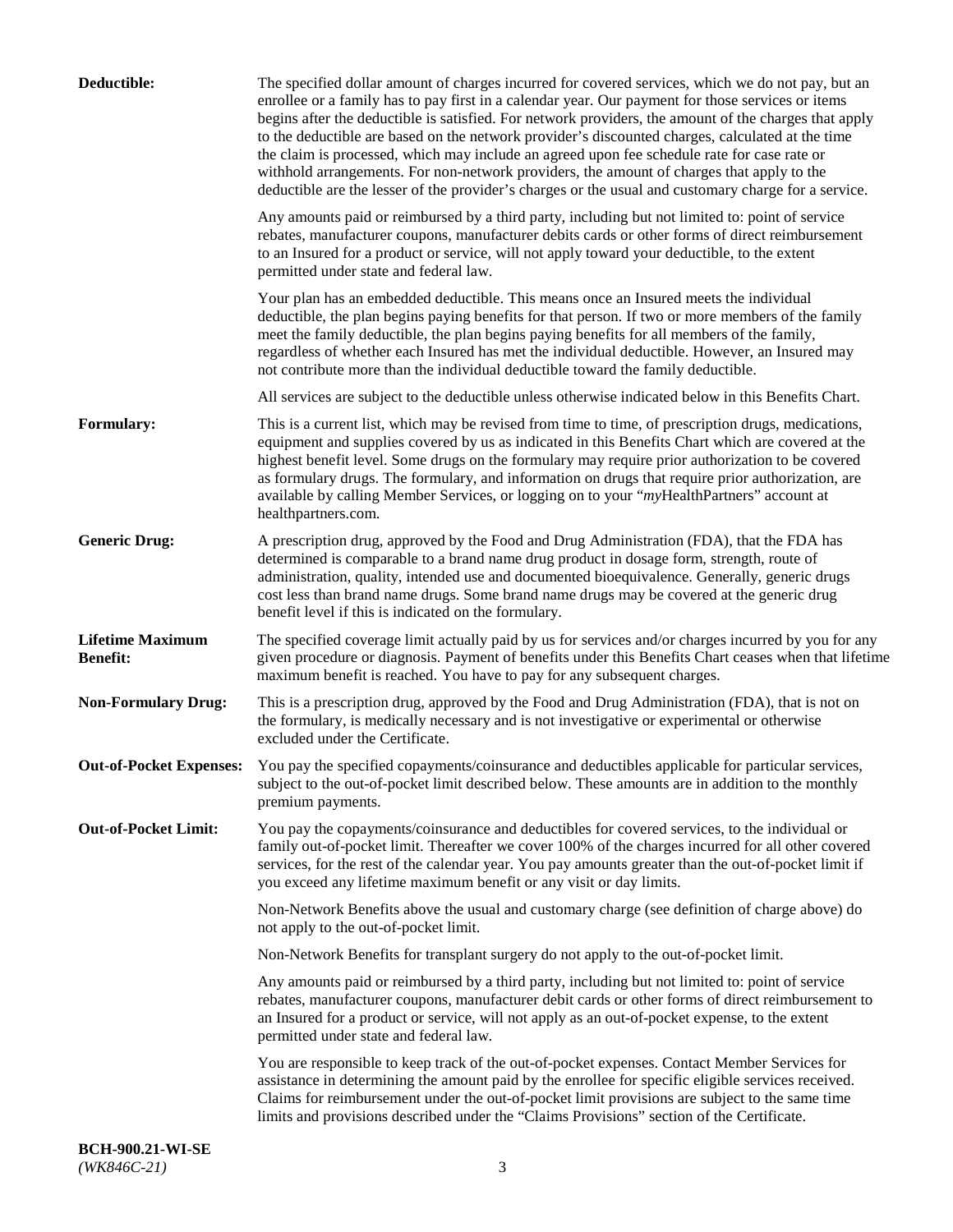| <b>Preventive Drug List:</b> | This is a current list, which may be revised from time to time, of certain formulary preventive<br>prescription drugs and certain diabetic supplies, covered under the Plan as indicated in this<br>Benefits Chart. The Preventive Drug List is available by logging on to your "myHealthPartners"<br>account at healthpartners.com or by calling Member Services.                                                                                                                                                                    |
|------------------------------|---------------------------------------------------------------------------------------------------------------------------------------------------------------------------------------------------------------------------------------------------------------------------------------------------------------------------------------------------------------------------------------------------------------------------------------------------------------------------------------------------------------------------------------|
| <b>Specialty Drug List:</b>  | This is a current list, which may be revised from time to time, of prescription drugs, medications,<br>equipment and supplies, which are typically bio-pharmaceuticals. The purpose of a specialty drug<br>list is to facilitate enhanced monitoring of complex therapies used to treat specific conditions.<br>Specialty drugs are covered by us as indicated in this Benefits Chart. The specialty drug list is<br>available by calling Member Services, or logging on to your "myHealthPartners" account at<br>healthpartners.com. |
| virtuwell:                   | This is an online service that you may use to receive a diagnosis and treatment for certain routine<br>conditions, such as a cold and flu, ear pain and sinus infections. You may access the virtuwell<br>website at virtuwell.com.                                                                                                                                                                                                                                                                                                   |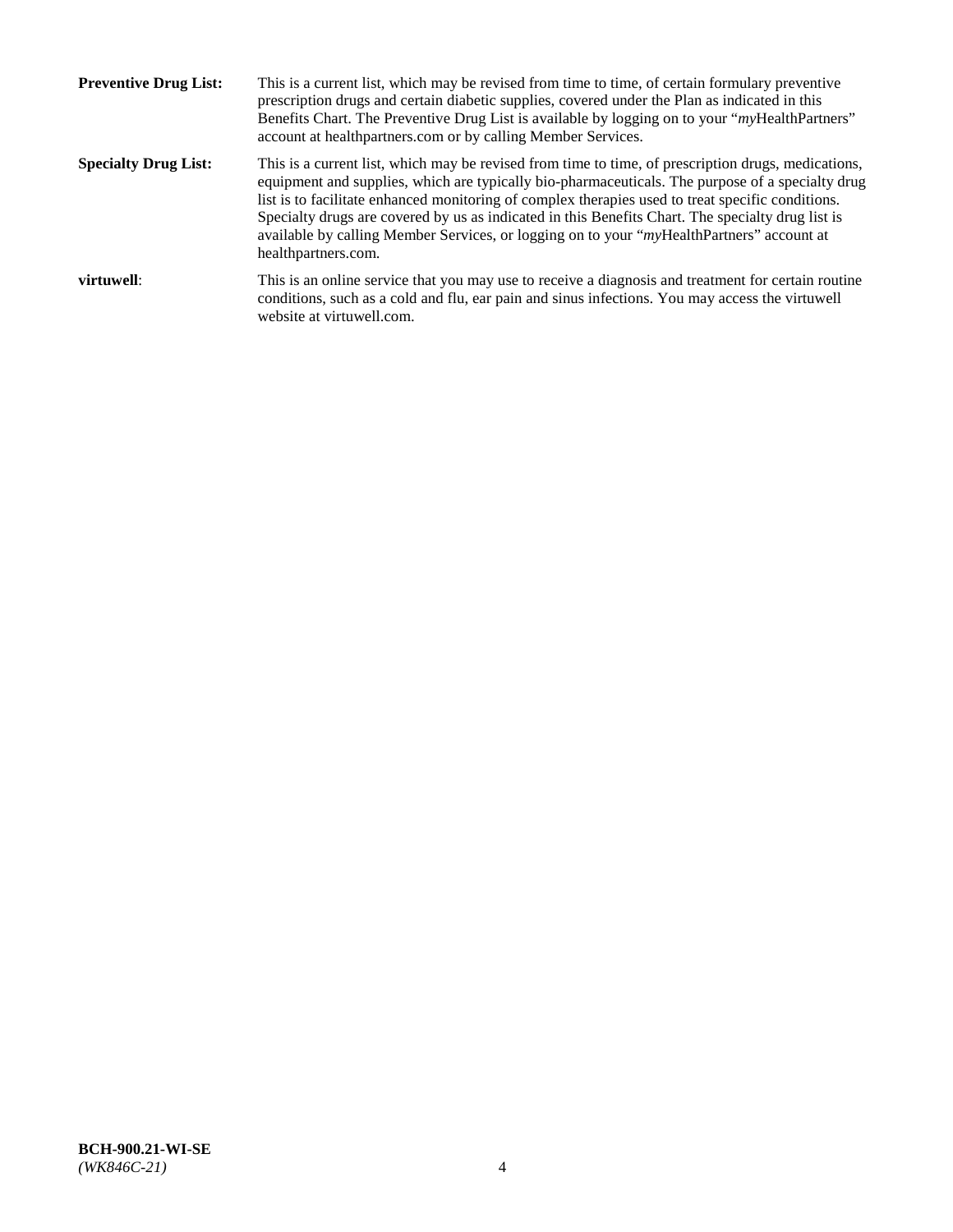# **DEDUCTIBLES AND OUT-OF-POCKET LIMITS**

#### **Individual Calendar Year Deductible**

| <b>Network Benefits</b> | <b>Non-Network Benefits</b> |
|-------------------------|-----------------------------|
| \$3,000                 | \$10,000                    |

#### **Family Calendar Year Deductible**

| <b>Network Benefits</b> | <b>Non-Network Benefits</b> |
|-------------------------|-----------------------------|
| \$6,000                 | \$20,000                    |

Separate deductibles must be satisfied under the Network Benefits and Non-Network Benefits.

Your plan has an embedded deductible. This means once an Insured meets the individual deductible, the plan begins paying benefits for that person. If two or more members of the family meet the family deductible, the plan begins paying benefits for all members of the family, regardless of whether each Insured has met the individual deductible. However, an Insured may not contribute more than the individual deductible toward the family deductible.

Any amounts paid or reimbursed by a third party, including but not limited to: point of service rebates, manufacturer coupons, manufacturer debits cards or other forms of direct reimbursement to an Insured for a product or service, will not apply toward your deductible, to the extent permitted under state and federal law.

#### **Individual Calendar Year Out-of-Pocket Limit**

| <b>Network Benefits</b> | <b>Non-Network Benefits</b> |
|-------------------------|-----------------------------|
| \$6,000                 | \$30,000                    |

#### **Family Calendar Year Out-of-Pocket Limit**

| <b>Network Benefits</b> | <b>Non-Network Benefits</b> |
|-------------------------|-----------------------------|
| \$12,000                | \$60,000                    |

Separate Out-of-Pocket Limits must be satisfied under Network Benefits and Non-Network Benefits.

Non-Network Benefits above the usual and customary charge will not apply to the individual or family Out-of-Pocket Limit.

Non-Network Benefits for transplant surgery do not apply to the Out-of-Pocket Limit.

Any amounts paid or reimbursed by a third party, including but not limited to: point of service rebates, manufacturer coupons, manufacturer debit cards or other forms of direct reimbursement to an Insured for a product or service, will not apply as an out-of-pocket expense, to the extent permitted under state and federal law.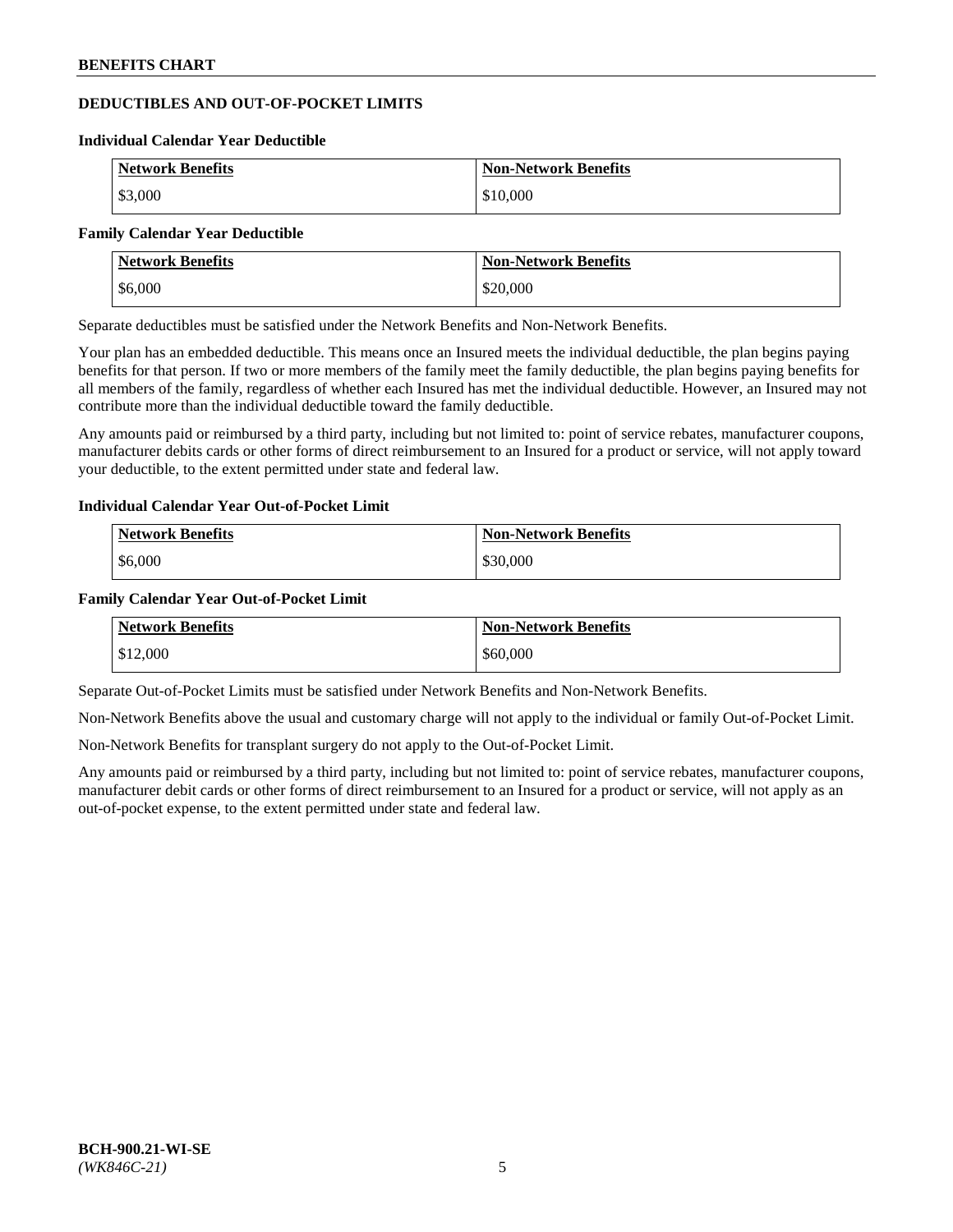# **AMBULANCE AND MEDICAL TRANSPORTATION**

### **Covered Services:**

We cover ambulance and medical transportation for medical emergencies and as shown below.

We also cover medically necessary, non-emergency transportation if it meets our medical coverage criteria. Covered services and supplies are based on established medical policies, which are subject to periodic review and modification by the medical directors. These medical policies (medical coverage criteria) and applicable prior authorization requirements are available by calling Member Services, or logging on to your "*my*HealthPartners" account a[t healthpartners.com.](https://www.healthpartners.com/hp/index.html)

### **Ambulance and Medical Transportation (other than non-emergency fixed wing air ambulance transportation)**

| <b>Network Benefits</b>      | <b>Non-Network Benefits</b> |
|------------------------------|-----------------------------|
| 70% of the charges incurred. | See Network Benefits.       |

### **Non-Emergency Fixed Wing Air Ambulance Transportation**

| <b>Network Benefits</b>      | <b>Non-Network Benefits</b>  |
|------------------------------|------------------------------|
| 70% of the charges incurred. | 50% of the charges incurred. |

### **Not Covered:**

See "Services Not Covered" in the Certificate.

## **AUTISM TREATMENT**

### **Covered Services:**

Your network provider will coordinate the prior authorization process for any autism treatment services. You may call Member Services at 952-883-5000 or toll-free at 1-800-883-2177 if you have any questions or concerns regarding the authorization process.

Please call Member Services at 952-883-5000 or toll-free at 1-800-883-2177 to request authorization for autism treatment services from a non-network provider.

We cover prior authorized evidence-based intensive-level and nonintensive-level treatment of autism spectrum disorders (autism disorder, Asperger's syndrome or pervasive development disorder not otherwise specified).

Covered services are based on established medical policies, which are subject to periodic review and modification by the medical or dental directors. These medical policies (medical coverage criteria) are available by calling Member Services, or logging on to your "*my*HealthPartners" account at [healthpartners.com.](https://www.healthpartners.com/hp/index.html)

**Intensive-Level Services** for children diagnosed with autism spectrum disorders. Intensive-level services must begin on or after two years of age and end before nine years of age. Intensive-level services, on average, are services provided for more than 20 hours of treatment per week. (The average number of hours a week is calculated over a six-month period.)

| Network Benefits                         | <b>Non-Network Benefits</b>              |
|------------------------------------------|------------------------------------------|
| 70% of the charges incurred.             | 50% of the charges incurred.             |
| Limited to 235 visits per calendar year. | Limited to 235 visits per calendar year. |

The maximum number of visits is combined for Network Benefits and Non-Network Benefits.

### **Intensive-Level Services Lifetime Maximum Benefit**

| <b>Network Benefits</b>                                              | <b>Non-Network Benefits</b>                                          |
|----------------------------------------------------------------------|----------------------------------------------------------------------|
| 4 years of cumulative services under this plan or any<br>other plan. | 4 years of cumulative services under this plan or any<br>other plan. |

The Lifetime Maximum Benefit is combined for Network Benefits and Non-Network Benefits.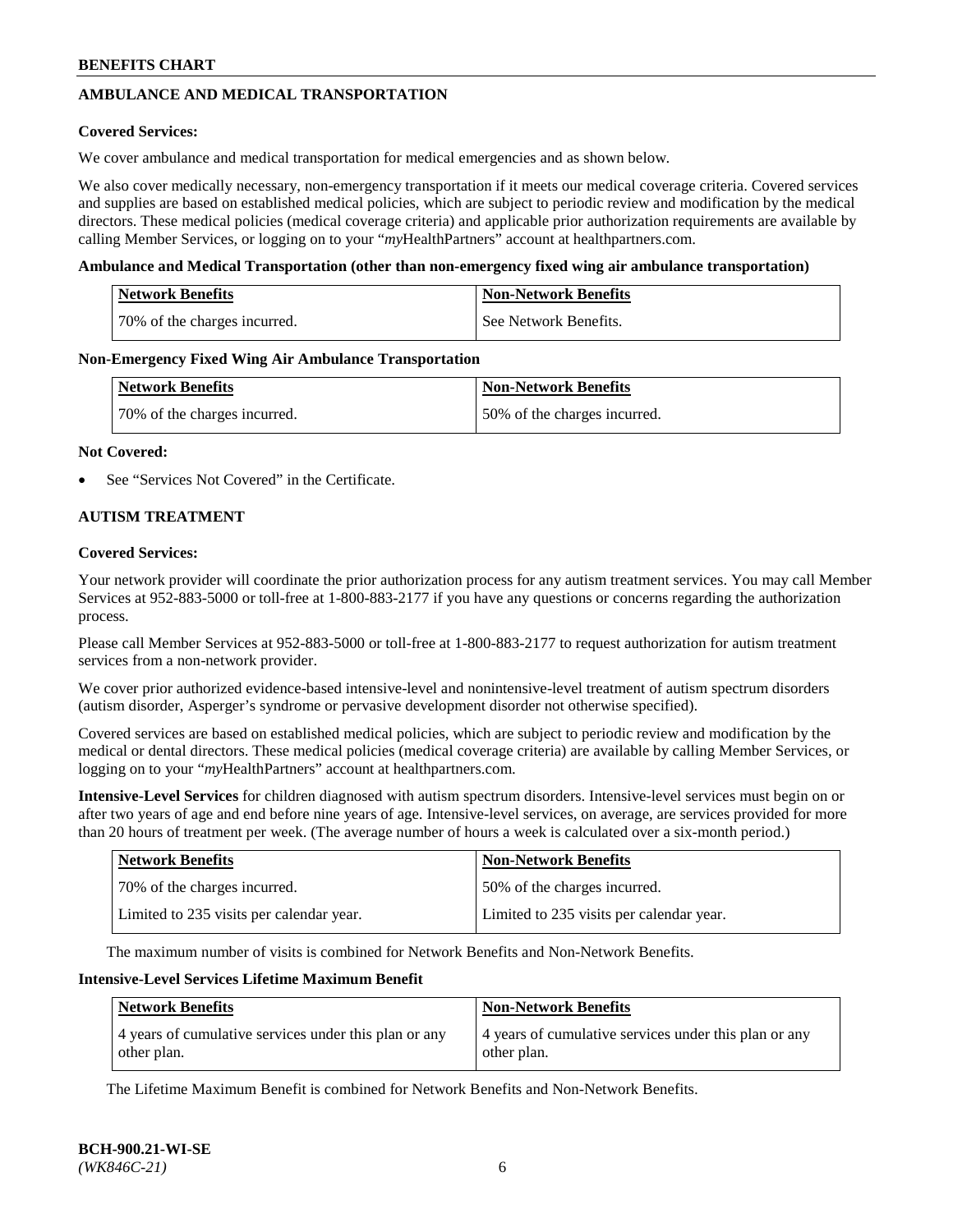#### **Nonintensive-Level Services** for Insureds diagnosed with autism spectrum disorders

| <b>Network Benefits</b>                  | <b>Non-Network Benefits</b>              |
|------------------------------------------|------------------------------------------|
| 70% of the charges incurred.             | 50% of the charges incurred.             |
| Limited to 120 visits per calendar year. | Limited to 120 visits per calendar year. |

The maximum number of visits is combined for Network Benefits and Non-Network Benefits.

### **Not Covered:**

See "Services Not Covered" in the Certificate.

# **BEHAVIORAL HEALTH SERVICES**

### **Covered Services:**

Covered services are based on established medical policies, which are subject to periodic review and modification by the medical directors. These medical policies (medical coverage criteria) are available by calling Member Services, or logging on to your "*my*HealthPartners" account at [healthpartners.com.](https://www.healthpartners.com/hp/index.html)

**Transitional Treatment Services.** These are services for the treatment of nervous or mental disorders, alcoholism or other drug abuse problems which are provided to an Insured in a less restrictive manner than are inpatient hospital services but in a more intensive manner than are outpatient services. Transitional treatment services are services offered by a provider, and certified by the Wisconsin Department of Health Services for each of the following (except the last bulleted item):

- Mental health services for covered adults in a day treatment program.
- Mental health services for covered children in a day hospital treatment program.
- Services for persons with chronic mental illness provided through a community support program.
- Residential treatment programs for alcohol and/or drug dependent covered persons.
- Alcohol and Other Drug Abuse (AODA) services in, a day treatment program.
- Services for persons who are experiencing a mental health crisis or who are in a situation likely to turn into a mental health crisis if support is not provided.
- Intensive outpatient programs for the treatment of psychoactive substance use disorders provided in accordance with the patient placement criteria of the American Society of Addiction Medicine.

## **Mental Health Services**

We cover services for mental health diagnoses as described in the Diagnostic and Statistical Manual of Mental Disorders – Fifth Edition (DSM 5) (most recent edition) that lead to significant disruption of function in your life.

We provide coverage for mental health treatment ordered by a Wisconsin court under a valid court order that is issued on the basis of a behavioral care evaluation performed by a licensed psychiatrist or doctoral level licensed psychologist, which includes a diagnosis and an individual treatment plan for care in the most appropriate, least restrictive environment. We must be given a copy of the court order and the behavioral care evaluation, and the service must be a covered benefit under this plan, and the service must be provided by a network provider, or other provider as required by law.

**Outpatient Services:** We cover medically necessary outpatient professional mental health services for evaluation, crisis intervention, and treatment of mental health disorders.

A comprehensive diagnostic assessment will be made of each patient as the basis for a determination by a mental health professional, concerning the appropriate treatment and the extent of services required.

Outpatient services we cover for a diagnosed mental health condition include the following:

- Individual, group, family and multi-family therapy.
- Medication management provided by a physician, certified nurse practitioner, or physician's assistant.
- Psychological testing services for the purposes of determining the differential diagnoses and treatment planning for patients currently receiving behavioral health services.
- Partial hospitalization services in a licensed hospital or community mental health center.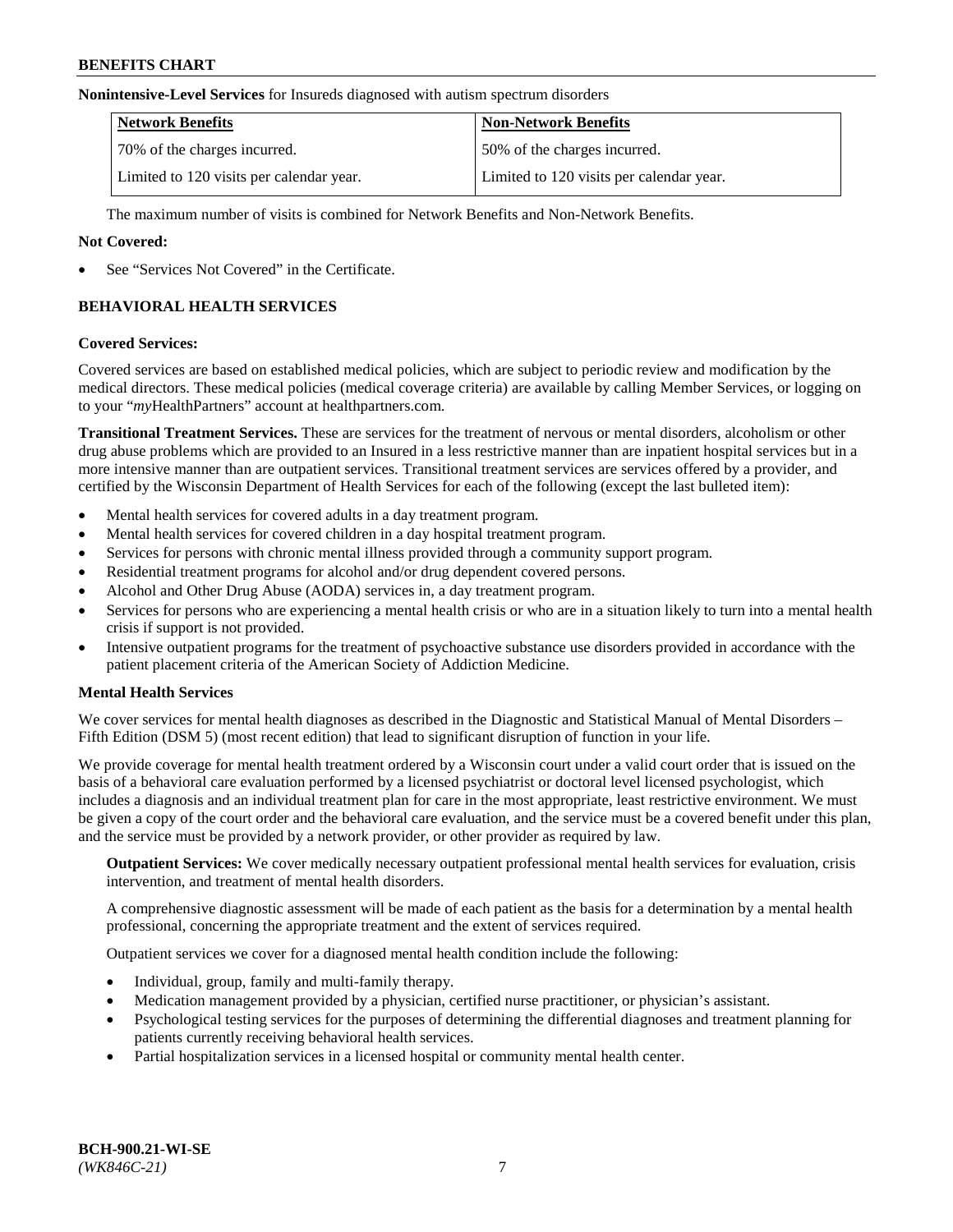- Psychotherapy and nursing services provided in the home if authorized by us.
- Treatment of gender dysphoria that meets medical coverage criteria.

| Network Benefits             | <b>Non-Network Benefits</b>  |
|------------------------------|------------------------------|
| 70% of the charges incurred. | 50% of the charges incurred. |

#### **Group Therapy**

| Network Benefits             | <b>Non-Network Benefits</b>  |
|------------------------------|------------------------------|
| 70% of the charges incurred. | 50% of the charges incurred. |

**Inpatient Services:** We cover medically necessary inpatient services in a hospital or licensed residential treatment facility and professional services for treatment of mental health disorders. Medical stabilization is covered under inpatient hospital services in the "Hospital and Skilled Nursing Facility Services" section.

We cover residential care for the treatment of eating disorders in a licensed facility, as an alternative to inpatient care, when it is medically necessary and your physician obtains authorization from us.

| Network Benefits             | <b>Non-Network Benefits</b>  |
|------------------------------|------------------------------|
| 70% of the charges incurred. | 50% of the charges incurred. |

**Transitional Treatment Services:** We cover transitional treatment services described above for treatment of mental and nervous disorders.

| Network Benefits             | Non-Network Benefits         |
|------------------------------|------------------------------|
| 70% of the charges incurred. | 50% of the charges incurred. |

### **Substance Abuse Treatment Services**

We cover medically necessary services for assessments by a licensed alcohol and drug counselor and treatment of Substance Related Disorders as defined in the latest edition of the DSM 5.

**Outpatient Services:** We cover medically necessary outpatient professional services for diagnosis and treatment of alcoholism and other drug abuse problems. Substance abuse treatment services must be provided by a program licensed by the local Department of Health Services. Outpatient services we cover for a diagnosed substance abuse disorder include the following:

- Individual, group, family, and multi-family therapy provided in an office setting.
- We cover opiate replacement therapy including methadone and buprenorphine treatment.

| <b>Network Benefits</b>      | <b>Non-Network Benefits</b>  |
|------------------------------|------------------------------|
| 70% of the charges incurred. | 50% of the charges incurred. |

**Inpatient Services:** We cover medically necessary inpatient services in a hospital or a licensed residential primary treatment center.

We cover services provided in a hospital that is licensed by the local state and accredited by Medicare.

**Detoxification Services.** We cover detoxification services in a hospital or community detoxification facility if it is licensed by the local Department of Health Services.

| Network Benefits             | <b>Non-Network Benefits</b>  |
|------------------------------|------------------------------|
| 70% of the charges incurred. | 50% of the charges incurred. |

**Transitional Treatment Services:** We cover transitional treatment services described above for treatment of alcoholism or other drug abuse problems.

| <b>Network Benefits</b>      | <b>Non-Network Benefits</b>  |
|------------------------------|------------------------------|
| 70% of the charges incurred. | 50% of the charges incurred. |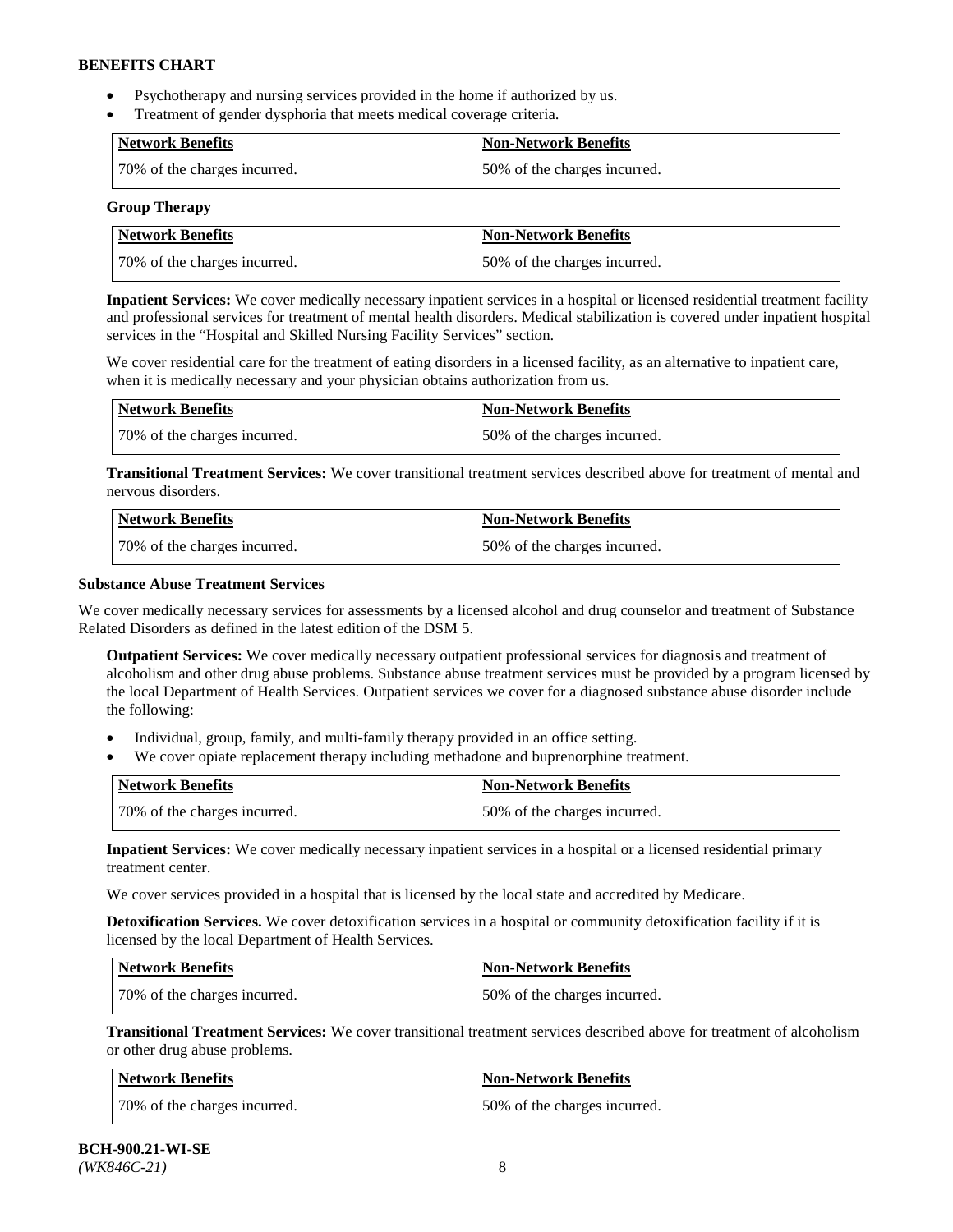**Additional Mental Health and Substance Abuse Treatment Benefits for a Dependent Child Who is a Student:** If a dependent child is a student in a school and that school is located in Wisconsin, but outside of our service area, we cover services as required under Wisconsin Statute 609.655.

| <b>Network Benefits</b>      | <b>Non-Network Benefits</b>  |
|------------------------------|------------------------------|
| 70% of the charges incurred. | 50% of the charges incurred. |

### **Not Covered:**

See "Services Not Covered" in the Certificate.

# **CHIROPRACTIC SERVICES**

### **Covered Services:**

We cover chiropractic services for rehabilitative care. Chiropractic services are adjustments to any abnormal articulations of the human body, especially those of the spinal column, for the purpose of giving freedom of action to impinged nerves that may cause pain or deranged function.

Massage therapy which is performed in conjunction with other treatment/modalities by a chiropractor, is part of a prescribed treatment plan and is not billed separately is covered

| Network Benefits             | <b>Non-Network Benefits</b>  |
|------------------------------|------------------------------|
| 70% of the charges incurred. | 50% of the charges incurred. |

### **Not Covered:**

- Massage therapy for the purpose of comfort or convenience of the Insured.
- See "Services Not Covered" in the Certificate.

# **CLINICAL TRIALS**

## **Covered Services:**

We cover certain routine services if you participate in a Phase I, Phase II, Phase III or Phase IV approved clinical trial that is conducted in relation to the prevention, detection, or treatment of cancer or other life-threatening disease or condition as defined in the Affordable Care Act. Approved clinical trials include (1) federally funded trials when the study or investigation is approved or funded by any of the federal agencies defined in the Public Health Services Act, section 2709 (d) (1) (A); (2) the study or investigation is conducted under an investigational new drug application reviewed by the Food and Drug Administration; and (3) the study or investigation is a drug trial that is exempt from having such an investigational new drug application. We cover routine patient costs for services that would be eligible under the Certificate and this Benefits Chart if the service were provided outside of a clinical trial.

| <b>Network Benefits</b>                                                                                                                                                                                 | <b>Non-Network Benefits</b>                                                                                                                                                                          |
|---------------------------------------------------------------------------------------------------------------------------------------------------------------------------------------------------------|------------------------------------------------------------------------------------------------------------------------------------------------------------------------------------------------------|
| Coverage level is same as corresponding Network<br>Benefits, depending on type of service provided such as<br>Office Visits for Illness or Injury, Inpatient or<br><b>Outpatient Hospital Services.</b> | Coverage level is same as corresponding<br>Non-Network Benefits, depending on type of service<br>provided such as Office Visits for Illness or Injury,<br>Inpatient or Outpatient Hospital Services. |
|                                                                                                                                                                                                         |                                                                                                                                                                                                      |

#### **Not Covered:**

- The investigative or experimental item, device or service itself.
- Items or services that are provided solely to satisfy data collection and analysis needs and that are not used in the direct clinical management of the patient.
- A service that is clearly inconsistent with widely accepted and established standards of care for a particular diagnosis.
- See "Services Not Covered" in the Certificate.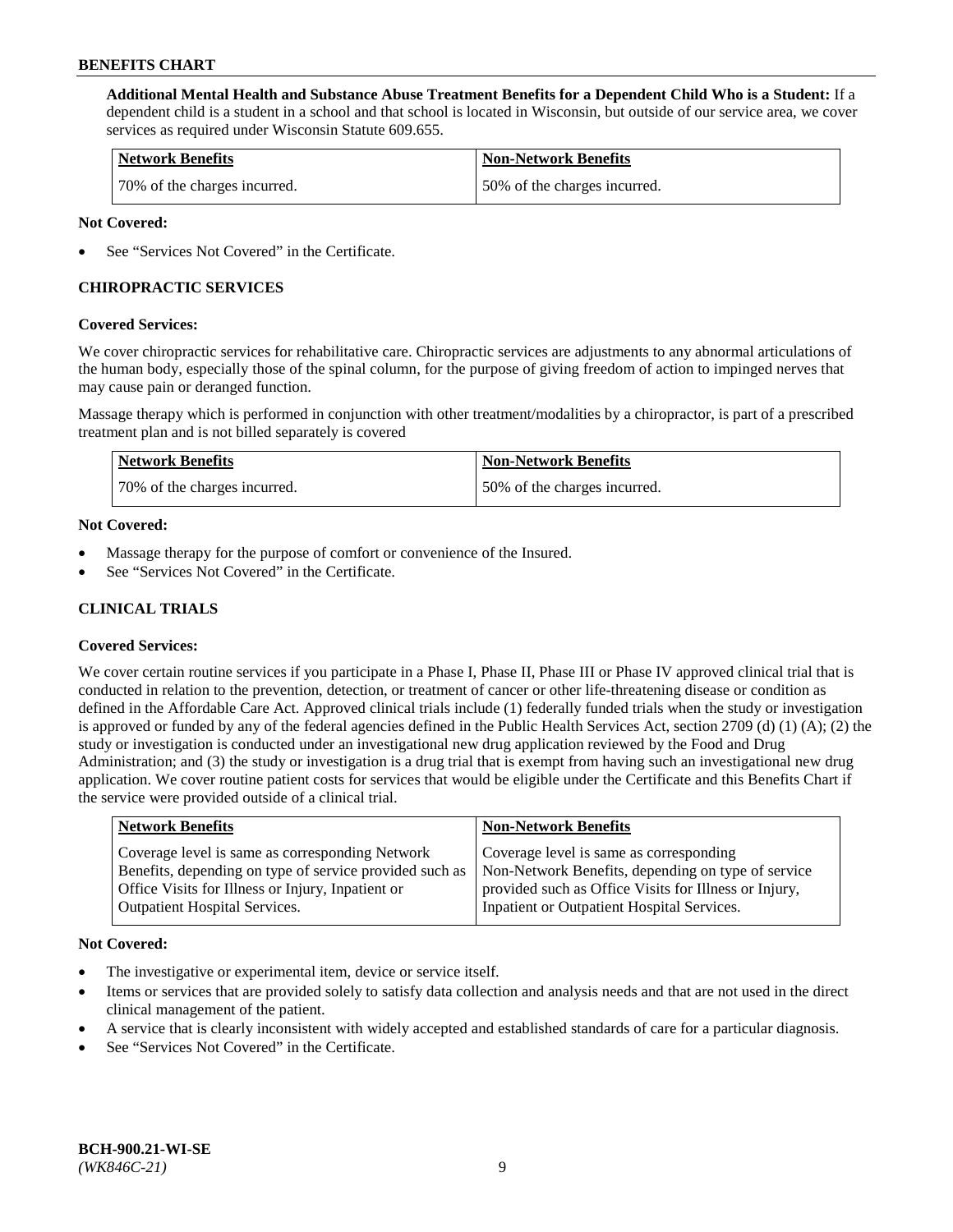# **DENTAL SERVICES**

## **Covered Services:**

We cover services as described below.

**Accidental Dental Services:** We cover dentally necessary services to treat and restore damage done to sound, natural, unrestored teeth as a result of an accidental injury. Coverage is for damage caused by external trauma to face and mouth only, not for cracked or broken teeth, which result from biting or chewing. We cover restorations, root canals, crowns and replacement of teeth lost that are directly related to the accident in which the Insured was involved. We cover initial exam, x-rays and palliative treatment including extractions, and other oral surgical procedures directly related to the accident. Subsequent treatment must be initiated within the policies time-frame and must be directly related to the accident. We do not cover restoration and replacement of teeth that are not "sound and natural" at the time of the accident.

Full mouth rehabilitations to correct occlusion (bite) and malocclusion (misaligned teeth not due to the accident) are not covered.

When an implant-supported dental prosthetic treatment is pursued, the accidental dental benefit will be applied to the prosthetic procedure. Benefits are limited to the amount that would be paid toward the placement of a removable dental prosthetic appliance that could be used in the absence of implant treatment. Care must be provided or pre-authorized by a HealthPartners dentist.

| Network Benefits             | <b>Non-Network Benefits</b>  |
|------------------------------|------------------------------|
| 70% of the charges incurred. | 50% of the charges incurred. |

For all accidental dental services, treatment and/or restoration must be initiated within six months of the date of the injury. Coverage is limited to the initial course of treatment and/or initial restoration. Services must be provided within 24 months of the date of injury to be covered.

### **Medical Referral Dental Services**

**Medically Necessary Outpatient Dental Services:** We cover medically necessary outpatient dental services. Coverage is limited to dental services required for treatment of an underlying medical condition, e.g., removal of teeth to complete radiation treatment for cancer of the jaw, cysts and lesions.

| <b>Network Benefits</b>      | <b>Non-Network Benefits</b>  |
|------------------------------|------------------------------|
| 70% of the charges incurred. | 50% of the charges incurred. |

**Medically Necessary Hospitalization and Anesthesia for Dental Care:** We cover medically necessary hospitalization for dental care. This is limited to charges incurred by an Insured who: (1) is a child under age  $5$ ; (2) is severely disabled; (3) has a medical condition, and requires hospitalization or general anesthesia for dental care treatment; or (4) is a child between ages 5 and 12 and care in dental offices has been attempted unsuccessfully and usual methods of behavior modification have not been successful, or when extensive amounts of restorative care, exceeding four appointments, are required. Coverage is limited to facility and anesthesia charges. Oral surgeon/dentist professional fees are not covered. The following are examples, though not all-inclusive, of medical conditions which may require hospitalization for dental services: severe asthma, severe airway obstruction or hemophilia. Hospitalization required due to the behavior of the Insured or due to the extent of the dental procedure is not covered.

| Network Benefits             | <b>Non-Network Benefits</b>  |
|------------------------------|------------------------------|
| 70% of the charges incurred. | 50% of the charges incurred. |

**Medical Complications of Dental Care:** We cover medical complications of dental care. Treatment must be medically necessary care and related to medical complications of non-covered dental care, including complications of the head, neck, or substructures.

| Network Benefits             | Non-Network Benefits         |
|------------------------------|------------------------------|
| 70% of the charges incurred. | 50% of the charges incurred. |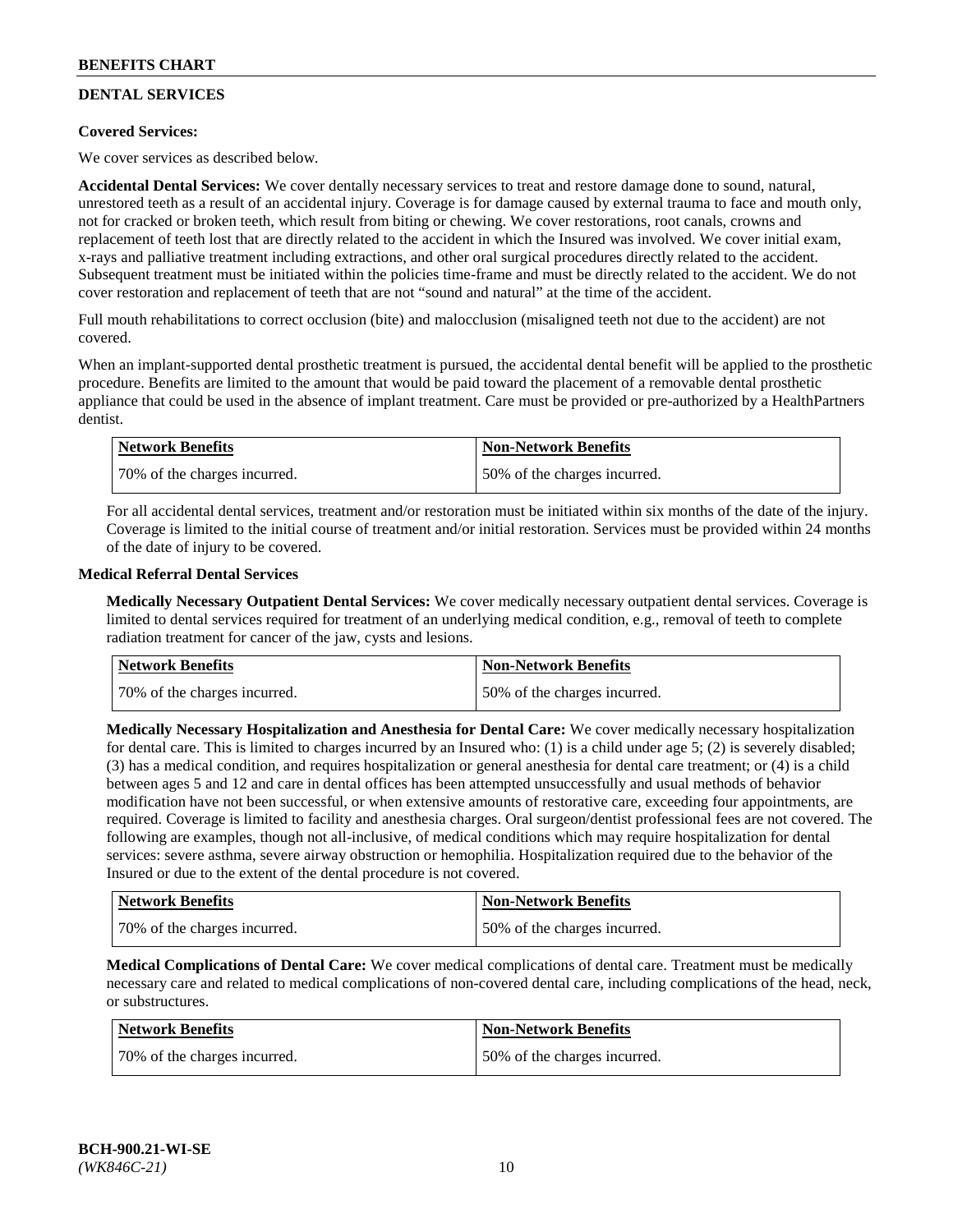**Oral Surgery:** We cover oral surgery. Coverage is limited to treatment of medical conditions requiring oral surgery, such as treatment of oral neoplasm, non-dental cysts, fracture of the jaws, trauma of the mouth and jaws, and any other oral surgery procedures provided as medically necessary dental services.

| <b>Network Benefits</b>       | <b>Non-Network Benefits</b>  |
|-------------------------------|------------------------------|
| 170% of the charges incurred. | 50% of the charges incurred. |

**Treatment of Cleft Lip and Cleft Palate:** We cover treatment of cleft lip and cleft palate of a dependent child, including orthodontic treatment and oral surgery directly related to the cleft. Dental services which are not required for the treatment of cleft lip or cleft palate are not covered. If a dependent child covered under the Certificate and Benefits Chart is also covered under a dental plan which includes orthodontic services, that dental plan shall be considered primary for the necessary orthodontic services. Oral appliances are subject to the same copayment, conditions and limitations as durable medical equipment.

| <b>Network Benefits</b>                               | <b>Non-Network Benefits</b>                            |
|-------------------------------------------------------|--------------------------------------------------------|
| Coverage level is same as corresponding Network       | Coverage level is same as corresponding                |
| Benefits, depending on type of service provided, such | Non-Network Benefits, depending on type of service     |
| as Office Visits for Illness or Injury, Inpatient or  | provided, such as Office Visits for Illness or Injury, |
| Outpatient Hospital Services.                         | Inpatient or Outpatient Hospital Services.             |

**Treatment of Temporomandibular Disorder (TMD) and Craniomandibular Disorder (CMD):** We cover diagnostic procedures, surgical treatment and non-surgical treatment (including intraoral splint therapy devices) for temporomandibular disorder (TMD) and craniomandibular disorder (CMD), which is medically necessary care. Dental services which are not required to directly treat TMD or CMD are not covered.

| <b>Network Benefits</b>      | <b>Non-Network Benefits</b>  |
|------------------------------|------------------------------|
| 70% of the charges incurred. | 50% of the charges incurred. |

### **Not Covered:**

- Dental treatment, procedures or services not listed in this Benefits Chart.
- Accident-related dental services if treatment is: (1) provided to teeth which are not sound and natural; (2) to teeth which have been restored; (3) initiated beyond six months from the date of the injury; (4) received beyond the initial treatment or restoration; or (5) received beyond 24 months from the date of injury.
- Oral surgery to remove wisdom teeth.
- Orthognathic treatment or procedures and all related services.
- See "Services Not Covered" in the Certificate.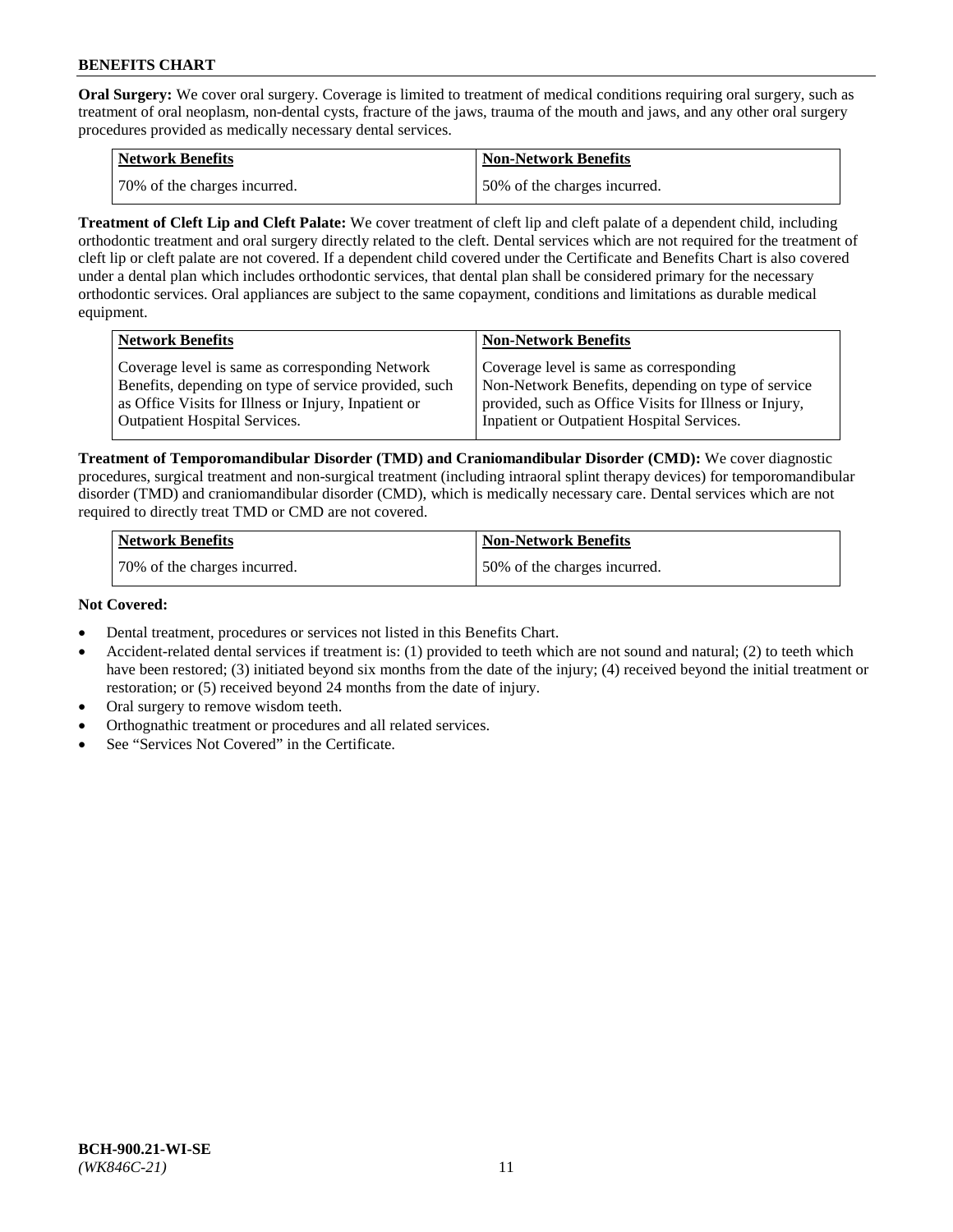# **DIAGNOSTIC IMAGING SERVICES**

### **Covered Services:**

We cover diagnostic imaging, when ordered by a provider and provided in a clinic or outpatient hospital facility.

For Network Benefits, non-emergent, scheduled outpatient Magnetic Resonance Imaging (MRI) and Computed Tomography (CT) must be provided at a designated facility. Your physician or facility will obtain or verify prior authorization for these services, as needed.

We cover services provided in a clinic or outpatient hospital facility. To see the benefit level for inpatient hospital or skilled nursing facility services, see benefits under "Inpatient Hospital and Skilled Nursing Facility Services".

### **Outpatient Magnetic Resonance Imaging (MRI) and Computed Tomography (CT)**

| <b>Network Benefits</b>      | <b>Non-Network Benefits</b>  |
|------------------------------|------------------------------|
| 70% of the charges incurred. | 50% of the charges incurred. |

### **All Other Outpatient Diagnostic Imaging Services**

#### **Services for Illness or Injury**

| Network Benefits             | <b>Non-Network Benefits</b>  |
|------------------------------|------------------------------|
| 70% of the charges incurred. | 50% of the charges incurred. |

### **Preventive Services (MRI/CT procedures are not considered preventive)**

Diagnostic imaging services associated with preventive services are covered at the benefit level shown in the "Preventive Services" section of this Benefits Chart.

### **Not Covered:**

See "Services Not Covered" in the Certificate.

# **DURABLE MEDICAL EQUIPMENT, PROSTHETICS, ORTHOTICS AND SUPPLIES**

#### **Covered Services:**

We cover equipment and services, as described below.

We cover durable medical equipment and services, prosthetics, orthotics and supplies, subject to the limitations below, including certain disposable supplies, enteral feedings and the following diabetic supplies and equipment: glucose monitors, insulin pumps limited to the purchase of one pump per year, syringes, blood and urine test strips and other diabetic supplies as deemed medically appropriate and necessary, for Insureds with gestational, Type I or Type II diabetes.

We cover external hearing aids, cochlear implants, and related treatment prescribed by a physician or by a licensed audiologist for Insureds under 18 years of age who have hearing loss.

We also cover basic hearing aids for Insureds age 18 or older for the correction of a hearing impairment.

Osseointegrated or bone-anchored hearing aids are only covered for Insureds who have hearing loss that is not correctable by any other procedure.

Hearing aids are limited to one basic, standard hearing aid for each ear every three years.

A basic hearing aid is defined as a hearing device that consists of a microphone, amplifier, volume control, battery and receiver, which is up to date using the latest technology. It does not include upgrades above and beyond the functionality of a basic hearing aid, including, but not limited to, hearing improvements for group settings, background noise, Bluetooth/remote control functionality, or extended warranties. Charges for upgrades above the cost of a basic, standard hearing aid are not covered.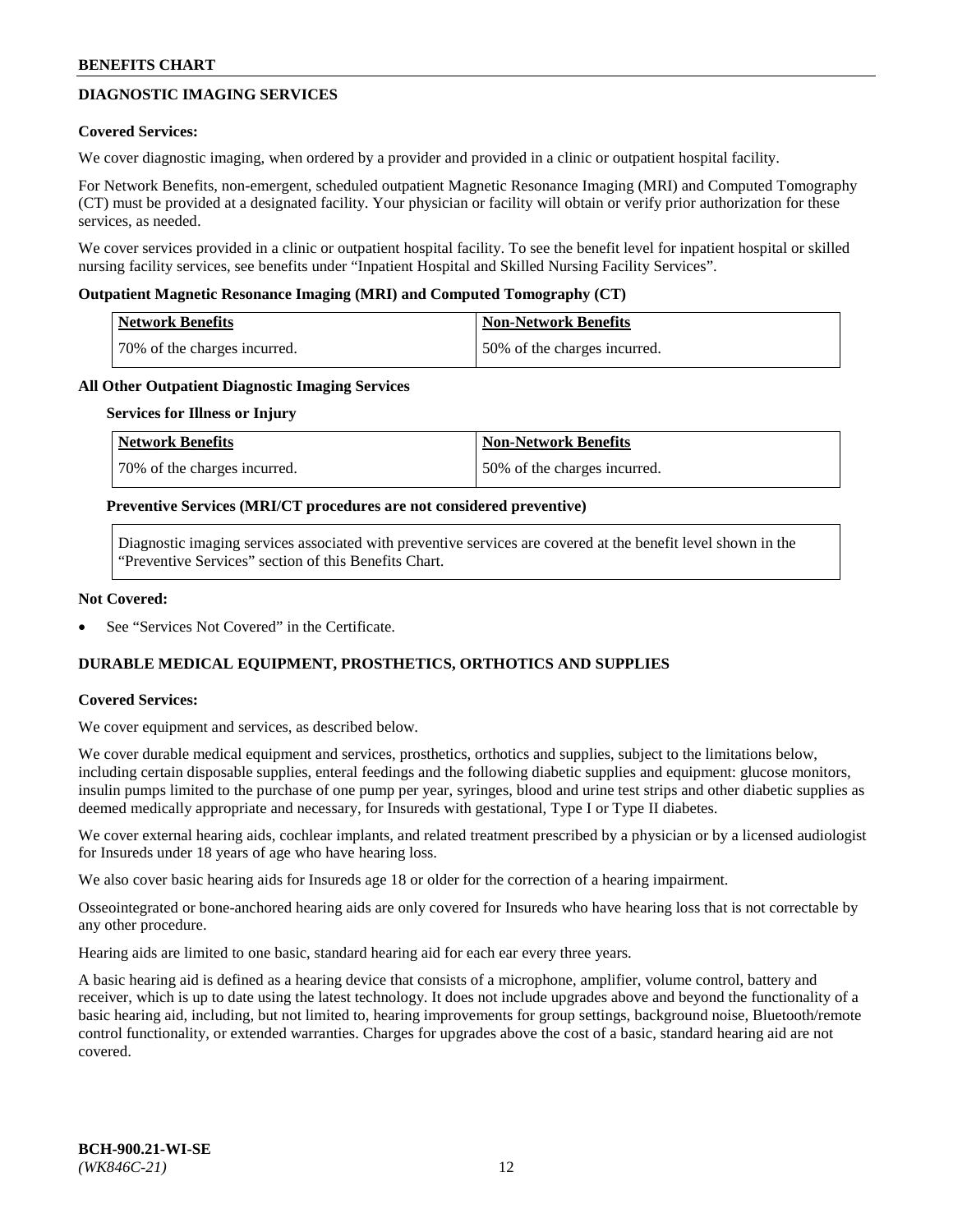# **Diabetic Supplies Purchased at a Pharmacy**

| <b>Network Benefits</b>                                                                        | <b>Non-Network Benefits</b>  |
|------------------------------------------------------------------------------------------------|------------------------------|
| Diabetic supplies on the Preventive Drug List:                                                 | 50% of the charges incurred. |
| 100% of the charges incurred, subject to a<br>copayment of \$60.<br>Deductible does not apply. |                              |
| All other diabetic supplies purchased at a pharmacy:                                           |                              |
| 70% of the charges incurred.<br>Deductible applies.                                            |                              |

# **Diabetic Supplies Purchased from a Non-Pharmacy Provider**

| Network Benefits                                                     | <b>Non-Network Benefits</b>  |
|----------------------------------------------------------------------|------------------------------|
| 70% of the charges incurred if purchased from an<br>approved vendor. | 50% of the charges incurred. |

## **Special Dietary Treatment for Phenylketonuria (PKU) if it meets our medical coverage criteria**

| <b>Network Benefits</b>      | <b>Non-Network Benefits</b>  |
|------------------------------|------------------------------|
| 70% of the charges incurred. | 50% of the charges incurred. |

## **Oral Amino Acid Based Elemental Formula if it meets our Medical Coverage Criteria**

| <b>Network Benefits</b>      | <b>Non-Network Benefits</b>  |
|------------------------------|------------------------------|
| 70% of the charges incurred. | 50% of the charges incurred. |

# **All Other Durable Medical Equipment, Prosthetics, Orthotics and Supplies**

| <b>Network Benefits</b>      | <b>Non-Network Benefits</b>  |
|------------------------------|------------------------------|
| 70% of the charges incurred. | 50% of the charges incurred. |

## **Limitations:**

Coverage of durable medical equipment is limited by the following:

- No more than a 93-day supply of diabetic supplies are covered and dispensed at a time.
- Payment will not exceed the cost of an alternate piece of equipment or service that is effective and medically necessary.
- For prosthetic benefits, other than oral appliances for cleft lip and cleft palate, payment will not exceed the cost of an alternate piece of equipment or service that is effective, medically necessary and enables Insureds to conduct standard activities of daily living.
- We reserve the right to determine if an item will be approved for rental vs. purchase.
- We require that certain diabetic supplies and equipment be purchased at a pharmacy.
- Diabetic supplies and equipment are limited to certain models and brands.
- Durable medical equipment and supplies must be obtained or repaired by approved vendors.
- Covered services and supplies are based on established medical policies which are subject to periodic review and modification by the medical or dental directors. Our medical policy for diabetic supplies includes information on our required models and brands. These medical policies (medical coverage criteria) are available by calling Member Services, or logging on to your "*my*HealthPartners" account a[t healthpartners.com.](https://www.healthpartners.com/hp/index.html)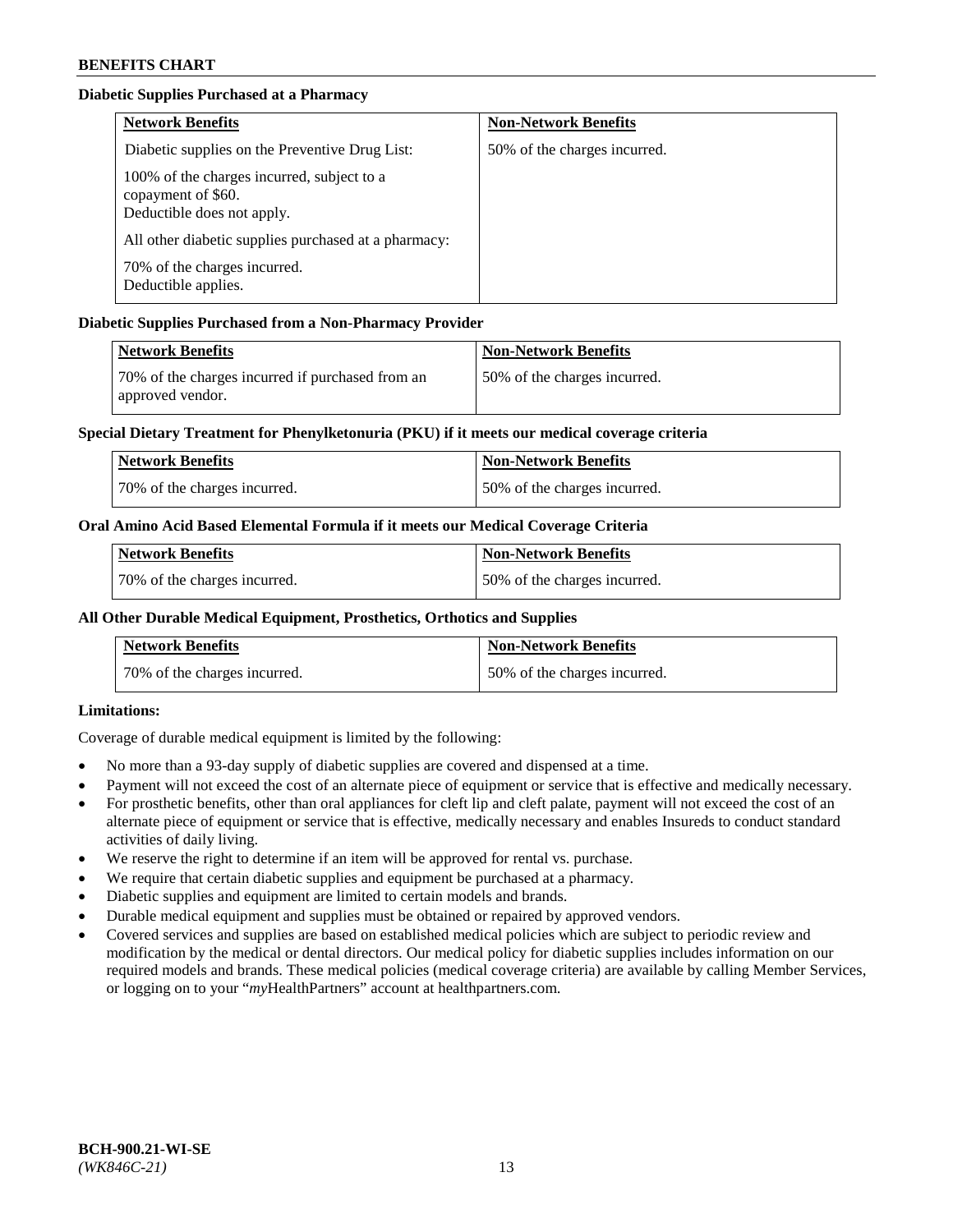# **Not Covered:**

Items which are not eligible for coverage include, but are not limited to:

- Replacement or repair of any covered items, if the items are (i) damaged or destroyed by misuse, abuse or carelessness, (ii) lost; or (iii) stolen.
- Duplicate or similar items.
- Labor and related charges for repair of any covered items which are more than the cost of replacement by an approved vendor.
- Sales tax, mailing, delivery charges, service call charges.
- Items which are primarily educational in nature or for hygiene, vocation, comfort, convenience or recreation.
- Communication aids or devices: equipment to create, replace or augment communication abilities including, but not limited to, speech processors, receivers, communication boards, or computer or electronic assisted communication.
- Implantable and osseointegrated or bone-anchored hearing aids and their fitting, except as specifically described in this Benefits Chart. This exclusion does not apply to cochlear implants.
- Eyeglasses, contact lenses and their fitting, measurement and adjustment, except as specifically described in this Benefits Chart.
- Hair prostheses (wigs).
- Household equipment which primarily has customary uses other than medical, such as, but not limited to, exercise cycles, air purifiers, central or unit air conditioners, water purifiers, non-allergenic pillows, mattresses or waterbeds.
- Household fixtures including, but not limited to, escalators or elevators, ramps, swimming pools and saunas.
- Modifications to the structure of the home including, but not limited to, wiring, plumbing or charges for installation of equipment.
- Vehicle, car or van modifications including, but not limited to, hand brakes, hydraulic lifts and car carrier.
- Rental equipment while owned equipment is being repaired by non-contracted vendors, beyond one month rental of medically necessary equipment.
- Other equipment and supplies, including but not limited to assistive devices, that we determine are not eligible for coverage.
- See "Services Not Covered" in the Certificate.

# **EMERGENCY AND URGENTLY NEEDED CARE SERVICES**

## **Covered Services:**

We cover services for emergency care and urgently needed care if the services are otherwise eligible for coverage under the Certificate.

**Urgently Needed Care.** These are services to treat an unforeseen illness or injury that:

- are required in order to prevent a serious deterioration in your health; and
- cannot be delayed until the next available clinic or office hours.

| <b>Network Benefits</b>      | <b>Non-Network Benefits</b> |
|------------------------------|-----------------------------|
| 70% of the charges incurred. | l See Network Benefits.     |

**Emergency Care.** These are services to treat:

- the sudden, unexpected onset of illness or injury which, if left untreated or unattended until the next available clinic or office hours, would result in hospitalization; or
- a condition requiring professional health services immediately necessary to preserve life or stabilize health.

When reviewing claims for coverage of emergency services, our medical director will take into consideration a reasonable layperson's belief that the circumstances required immediate medical care that could not wait until the next working day or next available clinic appointment.

## **Emergency Care in a Hospital Emergency Room, including Professional Services of a Physician**

| <b>Network Benefits</b>      | <b>Non-Network Benefits</b> |
|------------------------------|-----------------------------|
| 70% of the charges incurred. | See Network Benefits.       |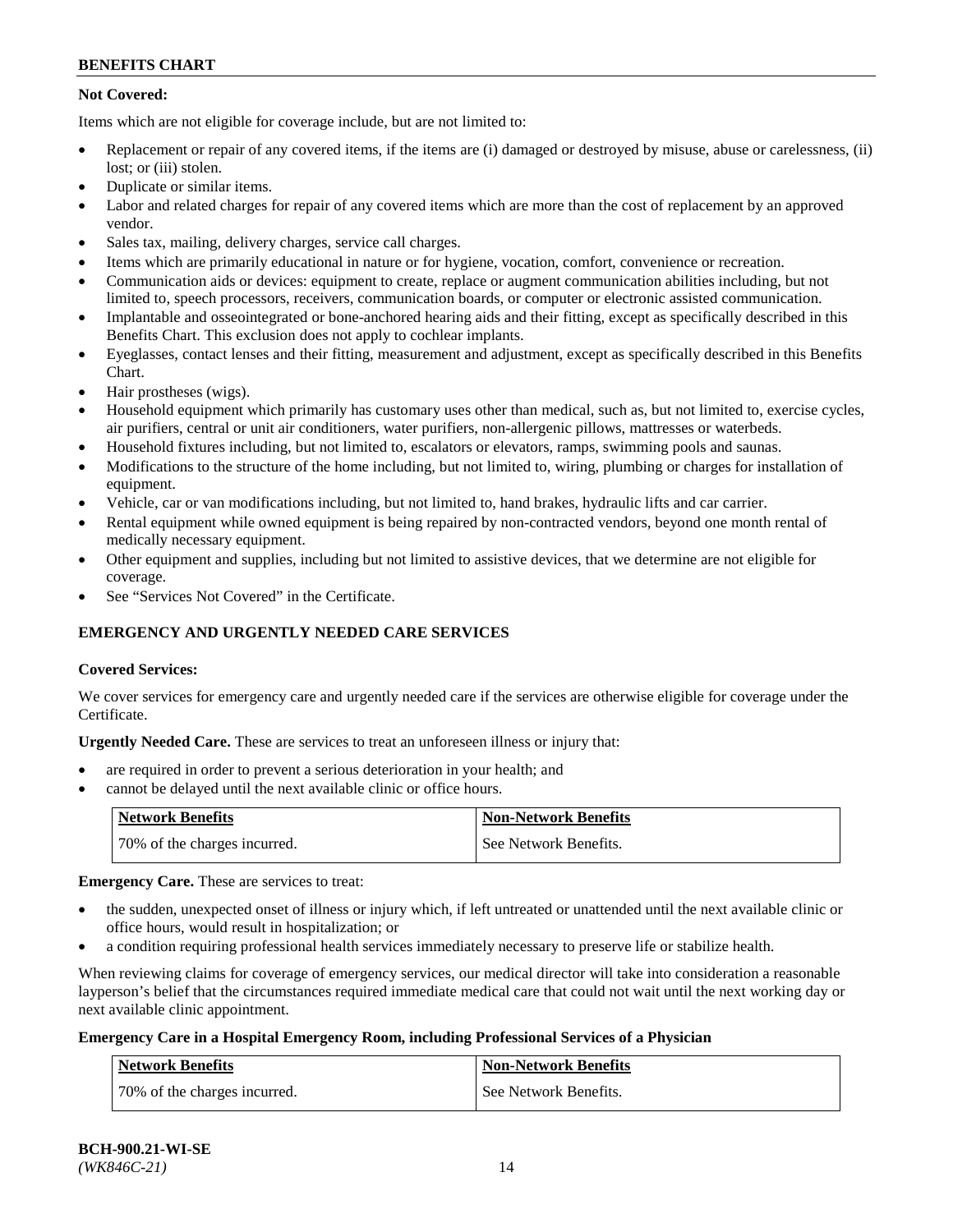## **Inpatient Emergency Care in a Hospital**

| <b>Network Benefits</b>      | <b>Non-Network Benefits</b> |
|------------------------------|-----------------------------|
| 70% of the charges incurred. | See Network Benefits.       |

# **Not Covered:**

See "Services Not Covered" in the Certificate.

## **GENE THERAPY**

#### **Covered Services:**

We cover gene therapy treatment if it meets our medical coverage criteria.

| <b>Network Benefits</b>                                                                                                                                                                          | <b>Non-Network Benefits</b> |
|--------------------------------------------------------------------------------------------------------------------------------------------------------------------------------------------------|-----------------------------|
| Coverage level is same as corresponding Network<br>Benefits, depending on type of service provided such as<br>Office Visits for Illness or Injury, Inpatient or<br>Outpatient Hospital Services. | No coverage.                |

#### **Limitations:**

- Gene therapy must be provided by a designated provider.
- Specific types of gene therapy are limited to therapies and conditions specified in our medical coverage criteria.

#### **Not Covered:**

See "Services Not Covered" in the Certificate.

# **HEALTH EDUCATION**

#### **Covered Services:**

We cover education for preventive services and education for the management of chronic health problems (such as diabetes).

| Network Benefits                                            | <b>Non-Network Benefits</b>  |
|-------------------------------------------------------------|------------------------------|
| 100% of the charges incurred.<br>Deductible does not apply. | 50% of the charges incurred. |

#### **Not Covered:**

See "Services Not Covered" in the Certificate.

# **HOME-BASED HEALTH ASSESSMENT PROGRAM**

#### **Covered Services:**

If you meet our criteria for coverage, you may qualify for our home-based comprehensive health risk assessment program. The program covers a health assessment with a designated nurse practitioner.

| Network Benefits                                            | <b>Non-Network Benefits</b> |
|-------------------------------------------------------------|-----------------------------|
| 100% of the charges incurred.<br>Deductible does not apply. | No coverage.                |

# **Not Covered:**

• See "Services Not Covered" in the Certificate.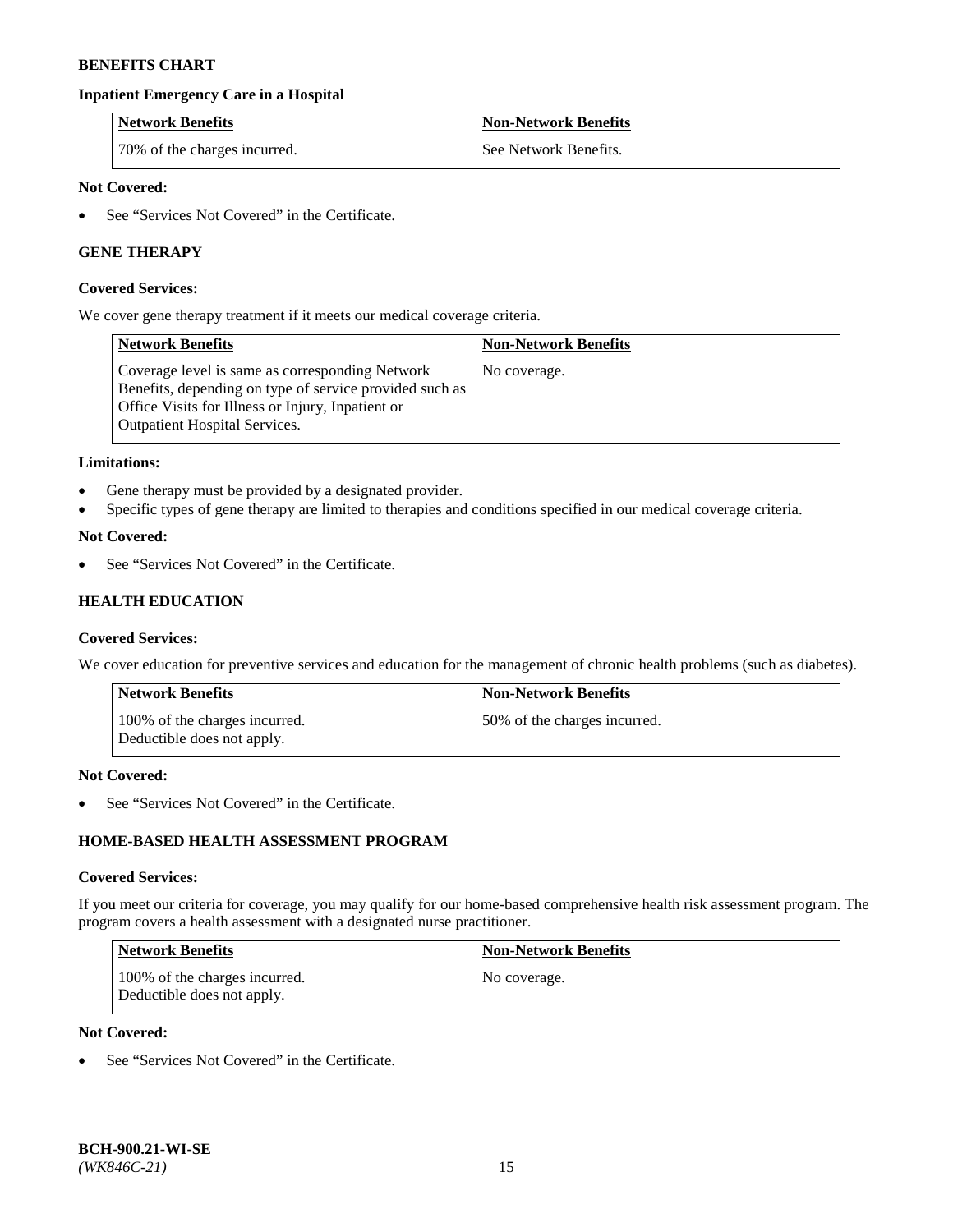# **HOME HEALTH SERVICES**

## **Covered Services:**

We cover skilled nursing services, physical therapy, occupational therapy, speech therapy, respiratory therapy and other therapeutic services, non-routine prenatal and postnatal services, routine postnatal well child visits, as described in our medical coverage criteria, phototherapy services for newborns, home health aide services and other eligible home health services when provided in your home, if you are homebound (i.e., unable to leave home without considerable effort due to a medical condition). Lack of transportation does not constitute homebound status. For phototherapy services for newborns and high risk prenatal services, supplies and equipment are included.

We cover total parenteral nutrition/intravenous ("TPN/IV") therapy, equipment, supplies and drugs in connection with IV therapy. IV line care kits are covered under Durable Medical Equipment.

We cover palliative care benefits. Palliative care includes symptom management, education and establishing goals of care. We waive the requirement that you be homebound for a limited number of home visits for palliative care (as shown in this Benefits Chart), if you have a life-threatening, non-curable condition which has a prognosis of survival of two years or less. Additional palliative care visits are eligible under the home health services benefit if you are homebound and meet all other requirements defined in this section.

You do not need to be homebound to receive total parenteral nutrition/intravenous ("TPN/IV") therapy.

Home health services are eligible and covered only when:

- medically necessary; and
- provided as rehabilitative care, terminal care or maternity care; and
- ordered by a physician, and included in the written home care plan.

# **Physical Therapy, Occupational Therapy, Speech Therapy, Respiratory Therapy, Home Health Aide Services and Palliative Care**

| Network Benefits             | <b>Non-Network Benefits</b>  |
|------------------------------|------------------------------|
| 70% of the charges incurred. | 50% of the charges incurred. |

## **TPN/IV Therapy, Skilled Nursing Services, Non-Routine Prenatal/Postnatal Services, and Phototherapy**

| Network Benefits             | <b>Non-Network Benefits</b>  |
|------------------------------|------------------------------|
| 70% of the charges incurred. | 50% of the charges incurred. |

Each 24-hour visit (or shifts up to 24-hour visits) equals one visit and counts toward the Maximum visits for all other services shown below. Any visit that lasts less than 24 hours regardless of the length of the visit, will count as one visit toward the Maximum visits for all other services shown below. All visits must be medically necessary and benefit eligible.

#### **Routine Prenatal/Postnatal Services and Child Health Supervision Services**

| Network Benefits                                            | <b>Non-Network Benefits</b>  |
|-------------------------------------------------------------|------------------------------|
| 100% of the charges incurred.<br>Deductible does not apply. | 50% of the charges incurred. |

### **Maximum Visits for Palliative Care**

If you are eligible to receive palliative care in the home and you are not homebound, there is a maximum of 12 visits per calendar year.

### **Maximum Visits for All Services Other Than Palliative Care**

| Network Benefits             | Non-Network Benefits         |
|------------------------------|------------------------------|
| 60 visits per calendar year. | 30 visits per calendar year. |

Each visit provided under the Network Benefits and Non-Network Benefits counts toward the maximums shown under both Maximum visits sections. The routine postnatal well child visits do not count toward the visit limit.

#### **BCH-900.21-WI-SE**  *(WK846C-21)* 16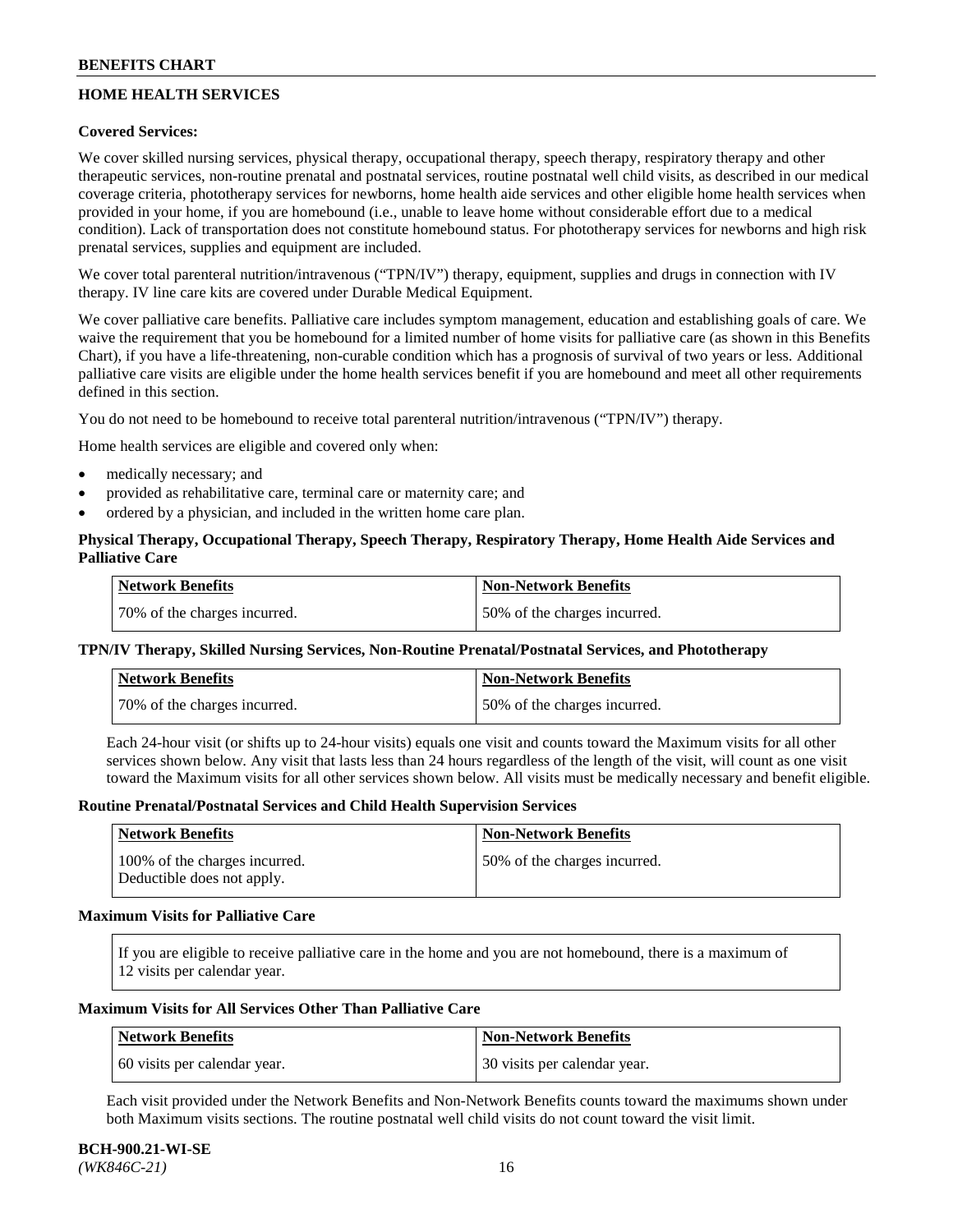### **Limitations:**

- Home health services are not provided as a substitute for a primary caregiver in the home or as relief (respite) for a primary caregiver in the home. We will not reimburse family members or residents in your home for the above services.
- A service shall not be considered a skilled nursing service merely because it is performed by, or under the direct supervision of, a licensed nurse. Where a service (such as tracheotomy suctioning or ventilator monitoring) or like services, can be safely and effectively performed by a non-medical person (or self-administered), without the direct supervision of a licensed nurse, the service shall not be regarded as a skilled nursing service, whether or not a skilled nurse actually provides the service. The unavailability of a competent person to provide a non-skilled service shall not make it a skilled service when a skilled nurse provides it. Only the skilled nursing component of so-called "blended" services (i.e. services which include skilled and non-skilled components) are covered under this Benefits Chart.

# **Not Covered:**

- Financial or legal counseling services.
- Housekeeping or meal services in your home.
- Private duty nursing services.
- Services provided by a family member or enrollee, or a resident in the enrollee's home.
- Vocational rehabilitation and recreational or educational therapy. Recreation therapy is therapy provided solely for the purpose of recreation, including, but not limited to: (a) requests for physical therapy or occupational therapy to improve athletic ability, and (b) braces or guards to prevent sports injuries.
- See "Services Not Covered" in the Certificate.

# **HOME HOSPICE SERVICES**

## **Applicable Definitions:**

**Part-time.** This is up to two hours of service per day, more than two hours is considered continuous care.

**Continuous Care.** This is from two to twelve hours of service per day provided by a registered nurse, licensed practical nurse, or home health aide, during a period of crisis in order to maintain a terminally ill patient at home.

**Appropriate Facility.** This is a nursing home, hospice residence, or other inpatient facility.

**Custodial Care Related to Hospice Services.** This means providing assistance in the activities of daily living and the care needed by a terminally ill patient which can be provided by primary caregiver (i.e., family member or friend) who is responsible for the patient's home care.

## **Covered Services:**

**Home Hospice Program.** We cover the services described below if you are terminally ill and accepted as a home hospice program participant. You must meet the eligibility requirements of the program, and elect to receive services through the home hospice program. The services will be provided in your home, with inpatient care available when medically necessary as described below. If you elect to receive hospice services, you do so in lieu of curative treatment for your terminal illness for the period you are enrolled in the home hospice program.

**Eligibility:** In order to be eligible to be enrolled in the home hospice program, you must: (1) be a terminally ill patient (prognosis of six months or less); (2) have chosen a palliative treatment focus (i.e., emphasizing comfort and supportive services rather than treatment attempting to cure the disease or condition); and (3) continue to meet the terminally ill prognosis as reviewed by our medical director or his or her designee over the course of care. You may withdraw from the home hospice program at any time.

**Eligible Services:** Hospice services include the following services provided in accordance with an approved hospice treatment plan.

- Home Health Services:
	- o Part-time care provided in your home by an interdisciplinary hospice team (which may include a physician, nurse, social worker, and spiritual counselor) and medically necessary home health services are covered.
	- o One or more periods of continuous care in your home or in a setting which provides day care for pain or symptom management, when medically necessary, will be covered.
- Inpatient Services: We cover medically necessary inpatient services.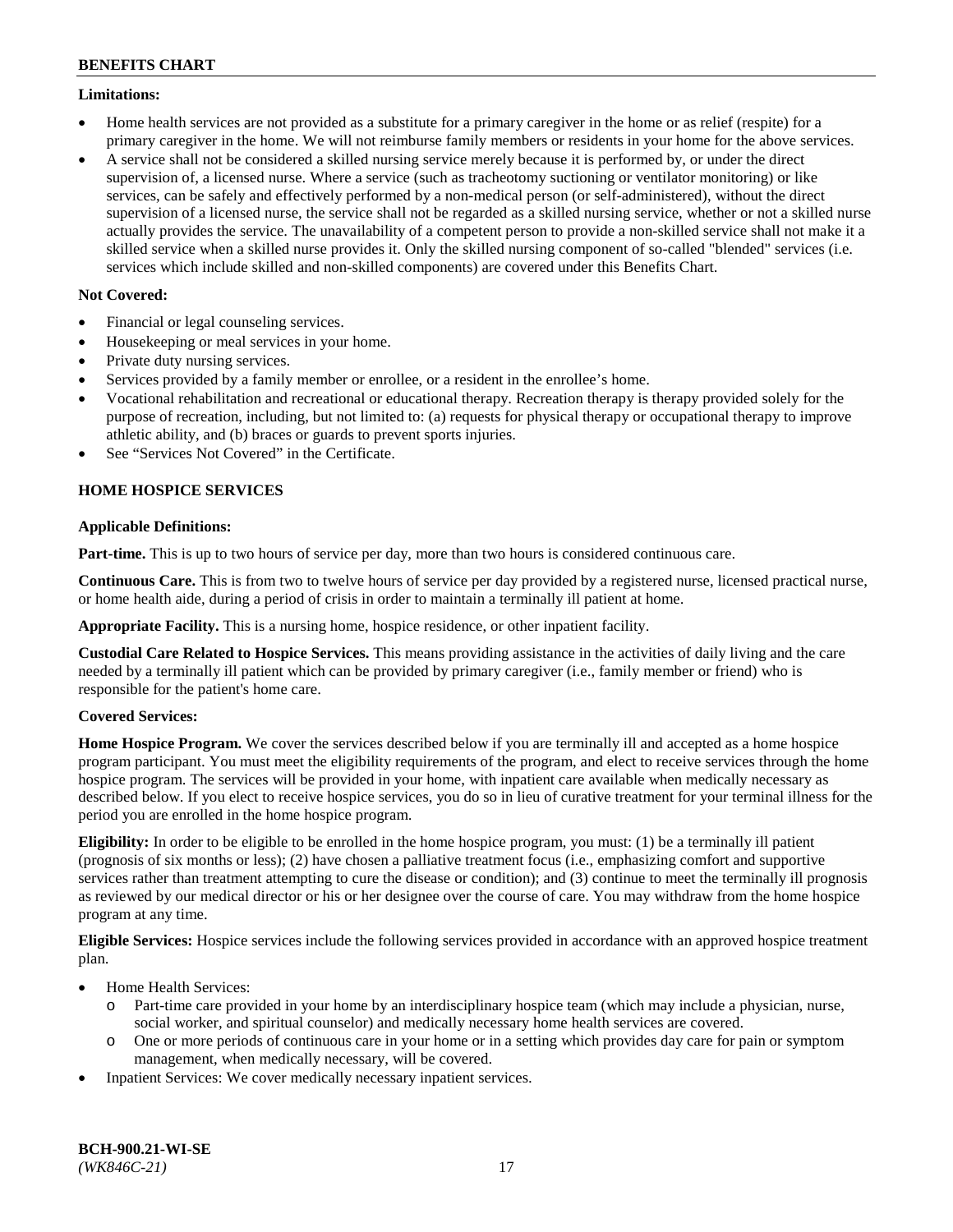- Other Services:
	- Respite care is covered for care in your home or in an appropriate facility, to give your primary caregivers (i.e., family members or friends) rest and/or relief when necessary in order to maintain a terminally ill patient at home.
	- o Medically necessary medications for pain and symptom management.
	- o Semi-electric hospital beds and other durable medical equipment are covered.
	- Emergency and non-emergency care is covered.

| Network Benefits             | Non-Network Benefits         |
|------------------------------|------------------------------|
| 70% of the charges incurred. | 50% of the charges incurred. |

Respite care is limited to 5 days per episode, and respite care and continuous care combined are limited to 30 days.

## **Not Covered:**

- Financial or legal counseling services.
- Housekeeping or meal services in your home.
- Custodial or maintenance care related to hospice services, whether provided in the home or in a nursing home.
- Any service not specifically described as covered services under this home hospice services benefits.
- Any services provided by members of your family or residents in your home.
- See "Services Not Covered" in the Certificate.

# **HOSPITAL AND SKILLED NURSING FACILITY SERVICES**

## **Covered Services:**

We cover services as described below.

# **Medical or Surgical Hospital Services**

**Inpatient Hospital Services:** We cover the following medical or surgical services, for the treatment of acute illness or injury, which require the level of care only provided in an acute care facility. These services must be authorized by a physician.

Inpatient hospital services include: room and board; the use of operating or maternity delivery rooms; intensive care facilities; newborn nursery facilities; general nursing care, anesthesia, laboratory and diagnostic imaging services, radiation therapy, physical therapy, prescription drugs or other medications administered during treatment, blood and blood products (unless replaced), and blood derivatives, and other diagnostic or treatment related hospital services; physician and other professional medical and surgical services provided while in the hospital, including gender reassignment surgery that meets medical coverage criteria.

We cover, following a vaginal delivery, a minimum of 48 hours of inpatient care for the mother and newborn child. We cover, following a caesarean section delivery, a minimum of 96 hours of inpatient care for the mother and newborn child.

Group health plans and health insurance issuers generally may not, under Federal law, restrict benefits for any hospital length of stay in connection with childbirth for the mother of newborn child to less than 48 hours following a vaginal delivery, or less than 96 hours following a caesarean section. However, Federal law generally does not prohibit the mother's or newborn's attending provider, after consulting with the mother, from discharging the mother or her newborn earlier than 48 hours (or 96 hours as applicable). In any case plans and issuers may not, under Federal law, require that a provider obtain authorization from the plan or the insurance issuer for prescribing a length of stay not in excess of 48 hours (or 96 hours).

| <b>Network Benefits</b>      | <b>Non-Network Benefits</b>  |
|------------------------------|------------------------------|
| 70% of the charges incurred. | 50% of the charges incurred. |

Each Insured's admission or confinement, including that of a newborn child, is separate and distinct from the admission or confinement of any other Insured.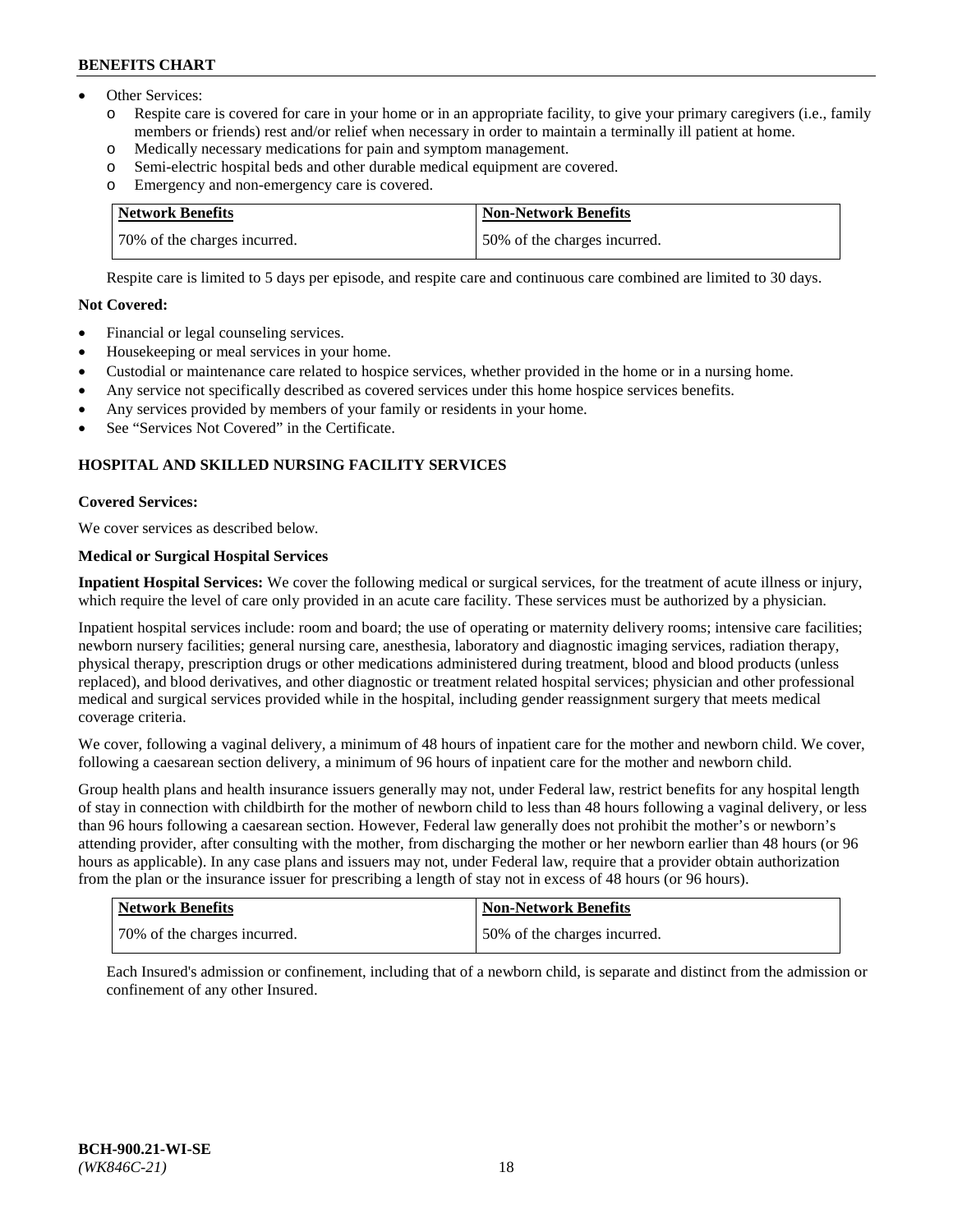**Outpatient Hospital, Ambulatory Care or Surgical Facility Services:** We cover the following medical and surgical services, for diagnosis or treatment of illness or injury on an outpatient basis. These services must be authorized by a physician.

Outpatient services include: use of operating rooms, maternity delivery rooms or other outpatient departments, rooms or facilities; and the following outpatient services: general nursing care, anesthesia, laboratory and diagnostic imaging services, radiation therapy, physical therapy, drugs administered during treatment, blood and blood products (unless replaced), and blood derivatives, and other diagnostic or treatment related outpatient services; physician and other professional medical and surgical services provided while an outpatient, including colonoscopies (starting at age 50, or under age 50 for people at high risk of colorectal cancer), and gender reassignment surgery that meets medical coverage criteria.

For Network Benefits, non-emergent, scheduled outpatient Magnetic Resonance Imaging (MRI) and Computed Tomography (CT) must be provided at a designated facility. Your physician or facility will obtain or verify prior authorization for these services, as needed.

To see the benefit level for diagnostic imaging services, laboratory services and physical therapy, see benefits under Diagnostic Imaging Services, Laboratory Services and Physical Therapy in this Benefits Chart.

| <b>Network Benefits</b>      | <b>Non-Network Benefits</b>  |
|------------------------------|------------------------------|
| 70% of the charges incurred. | 50% of the charges incurred. |

## **Skilled Nursing Facility Care:**

We cover room and board, daily skilled nursing and related ancillary services for post-acute treatment and rehabilitative care of illness or injury that meets medical coverage criteria. Rehabilitation services are limited to services where significant measurable progress is expected to occur within a reasonable period of time.

| Network Benefits                             | <b>Non-Network Benefits</b>                  |
|----------------------------------------------|----------------------------------------------|
| 70% of the charges incurred.                 | 50% of the charges incurred.                 |
| Limited to a 30 day maximum per confinement. | Limited to a 30 day maximum per confinement. |

Each day of services provided under the Network Benefits and Non-Network Benefits, combined, applies toward the maximum shown above.

### **Not Covered:**

- Services for items for personal convenience, such as television rental, are not covered.
- See "Services Not Covered" in the Certificate.

## **INFERTILITY SERVICES**

#### **Covered Services:**

We cover the diagnosis of infertility. These services include diagnostic procedures and tests provided in connection with an infertility evaluation, office visits and consultations to diagnose infertility.

| <b>Network Benefits</b>      | <b>Non-Network Benefits</b>  |
|------------------------------|------------------------------|
| 70% of the charges incurred. | 50% of the charges incurred. |

Coverage is limited to office visits and consultations to diagnose infertility. Treatment is not covered.

#### **Not Covered:**

- Treatment of infertility, including, but not limited to, office visits, laboratory, diagnostic imaging services, and drugs for the treatment of infertility; assisted reproduction, including, but not limited to, gamete intrafallopian tube transfer (GIFT), zygote intrafallopian tube transfer (ZIFT) intracytoplasmic sperm injection (ICSI), and/or in-vitro fertilization (IVF), and all charges associated with such procedures; reversal of sterilization; artificial insemination; and sperm, ova or embryo acquisition, retrieval or storage; however, we cover office visits and consultations to diagnose infertility.
- Services related to the establishment of surrogate pregnancy and fees for a surrogate.
- See "Services Not Covered" in the Certificate.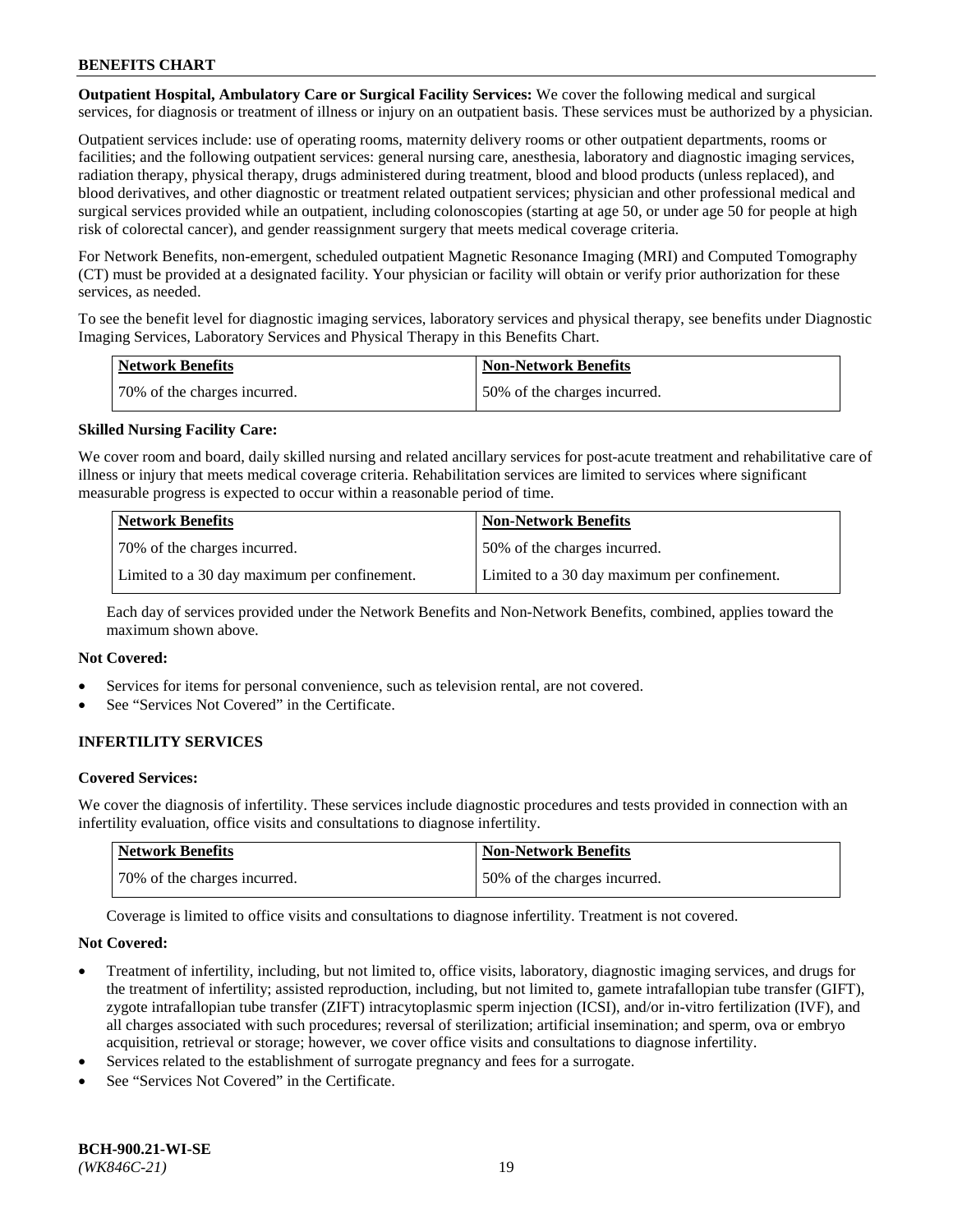# **LABORATORY SERVICES**

## **Covered Services:**

We cover laboratory tests when ordered by a provider and provided in a clinic or outpatient hospital facility. This includes blood tests to detect lead exposure in children between the ages of 6 months and 72 months.

To see the benefit level for inpatient hospital or skilled nursing facility services, see benefits under "Inpatient Hospital and Skilled Nursing Facility Services" in this Benefits Chart.

**Prostate-specific antigen (PSA) test coverage.** We cover prostate cancer screening for men 40 years of age or over who are symptomatic or in a high-risk category and for all men 50 years of age or older. Coverage includes a prostate-specific antigen blood test and a digital rectal examination.

| Network Benefits             | <b>Non-Network Benefits</b>  |
|------------------------------|------------------------------|
| 70% of the charges incurred. | 50% of the charges incurred. |

### **All other laboratory services**

# **Services for Illness or Injury**

| <b>Network Benefits</b>      | Non-Network Benefits         |
|------------------------------|------------------------------|
| 70% of the charges incurred. | 50% of the charges incurred. |

## **Preventive Services**

Laboratory services associated with preventive services are covered at the benefit level shown in the "Preventive Services" section of this Benefits Chart.

#### **Not Covered:**

See "Services Not Covered" in the Certificate.

## **MASTECTOMY RECONSTRUCTION BENEFIT**

#### **Covered Services:**

We cover reconstruction of the breast on which the mastectomy has been performed; surgery and reconstruction of the other breast to produce symmetrical appearance, and prostheses and physical complications of all stages of mastectomy, including lymphedemas.

| <b>Network Benefits</b>                               | <b>Non-Network Benefits</b>                           |
|-------------------------------------------------------|-------------------------------------------------------|
| Coverage level is same as corresponding Network       | Coverage level is same as corresponding Non-Network   |
| Benefits, depending on type of service provided, such | Benefits, depending on type of service provided, such |
| as Office Visits for Illness or Injury, Inpatient or  | as Office Visits for Illness or Injury, Inpatient or  |
| Outpatient Hospital Services.                         | Outpatient Hospital Services.                         |

#### **Not Covered:**

See "Services Not Covered" in the Certificate.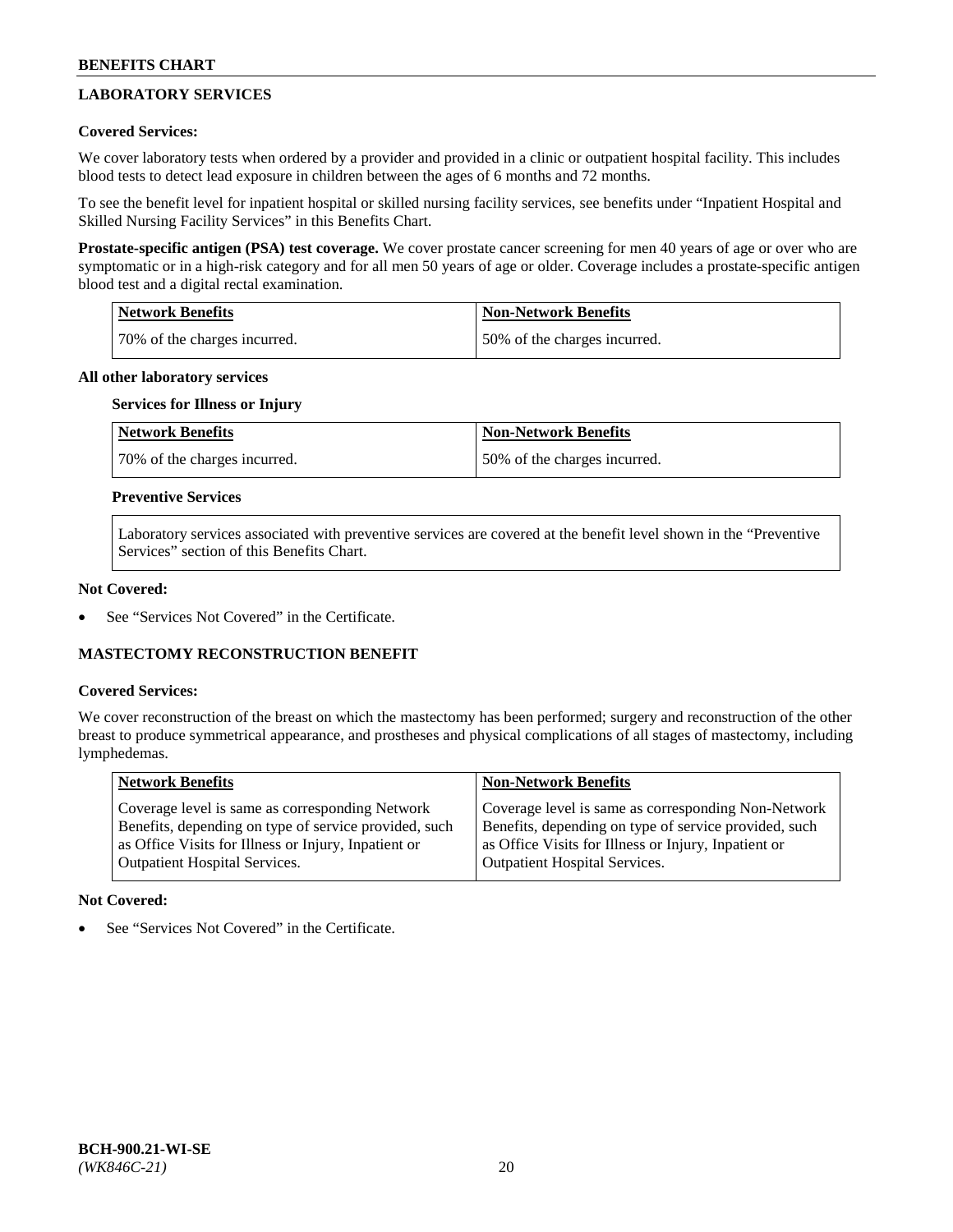# **MEDICATION THERAPY DISEASE MANAGEMENT PROGRAM**

### **Covered Services:**

If you meet our criteria for coverage, you may qualify for our Medication Therapy Disease Management Program.

The program covers consultations with a designated Network pharmacist.

Covered services are based on established medical policies, which are subject to periodic review and modification by the medical directors. These medical policies (medical coverage criteria) are available by calling Member Services, or logging on to your "*my*HealthPartners" account at [healthpartners.com.](http://www.healthpartners.com/)

| Network Benefits                                            | <b>Non-Network Benefits</b> |
|-------------------------------------------------------------|-----------------------------|
| 100% of the charges incurred.<br>Deductible does not apply. | No coverage.                |

### **Not Covered:**

See "Services Not Covered" in the Certificate.

# **OFFICE VISITS FOR ILLNESS OR INJURY**

### **Covered Services:**

We cover the following when medically necessary: professional medical and surgical services and related supplies, including biofeedback, of physicians and other health care providers; blood and blood products (unless replaced) and blood derivatives.

We cover diagnosis and treatment of illness or injury to the eyes. Where contact or eye glass lenses are prescribed as medically necessary for the post-operative treatment of cataracts or for the treatment of aphakia, or keratoconus, we cover the initial evaluation, lenses and fitting. Insureds must pay for lens replacement beyond the initial pair.

# **Office Visits**

| <b>Network Benefits</b>      | <b>Non-Network Benefits</b>  |
|------------------------------|------------------------------|
| 70% of the charges incurred. | 50% of the charges incurred. |

#### **Convenience Clinics**

| Network Benefits             | <b>Non-Network Benefits</b>  |
|------------------------------|------------------------------|
| 70% of the charges incurred. | 50% of the charges incurred. |

#### **Scheduled Telephone Visits**

| <b>Network Benefits</b>      | Non-Network Benefits         |
|------------------------------|------------------------------|
| 70% of the charges incurred. | 50% of the charges incurred. |

#### **E-Visits**

#### **Access to Online Care through virtuwell a[t virtuwell.com](https://www.virtuwell.com/)**

| Network Benefits              | <b>Non-Network Benefits</b> |
|-------------------------------|-----------------------------|
| 100% of the charges incurred. | Not applicable.             |

# **All Other E-Visits**

| <b>Network Benefits</b>      | <b>Non-Network Benefits</b>  |
|------------------------------|------------------------------|
| 70% of the charges incurred. | 50% of the charges incurred. |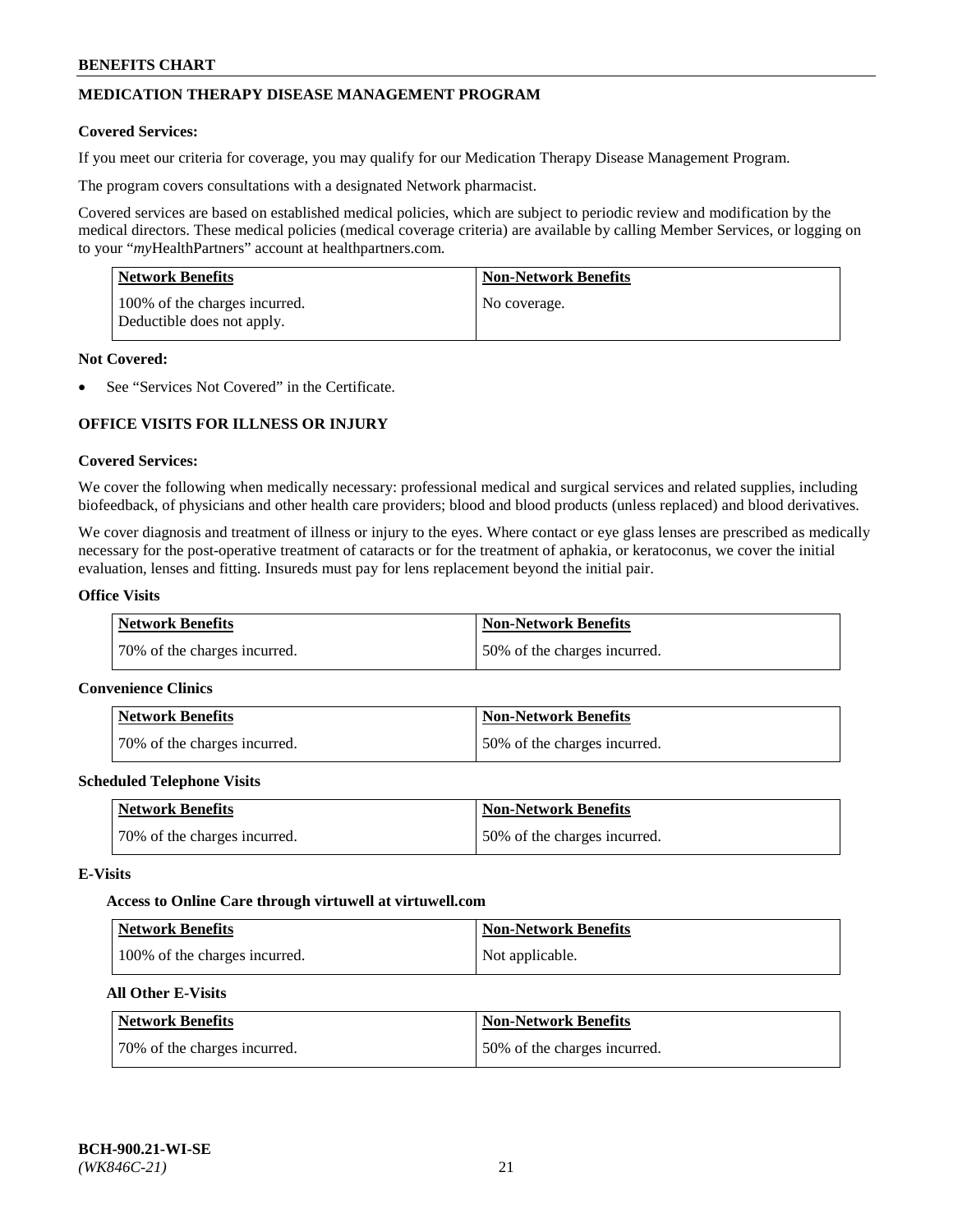## **Injections Administered in a Physician's Office, other than immunizations**

#### **Allergy Injections**

| <b>Network Benefits</b>      | <b>Non-Network Benefits</b>  |
|------------------------------|------------------------------|
| 70% of the charges incurred. | 50% of the charges incurred. |

# **All Other Injections**

| <b>Network Benefits</b>      | <b>Non-Network Benefits</b>  |
|------------------------------|------------------------------|
| 70% of the charges incurred. | 50% of the charges incurred. |

### **Not Covered:**

- Court ordered treatment, except as described in this Benefits Chart. Any resulting court ordered treatment for mental health services will be subject to the Certificate's requirement for medical necessity.
- See "Services Not Covered" in the Certificate.

## **PEDIATRIC EYEWEAR**

## **Covered Services:**

We cover pediatric eyewear for children under age 19, subject to our medical coverage criteria. Coverage under this provision will continue until the end of the month in which the child turns age 19. These medical policies (medical coverage criteria) are available by calling Member Services, or logging on to your "*my*HealthPartners" account a[t healthpartners.com.](https://www.healthpartners.com/hp/index.html)

| Network Benefits             | Non-Network Benefits |
|------------------------------|----------------------|
| 70% of the charges incurred. | No coverage.         |

Limited to one pair of eyeglasses (lenses and frames), or one pair of contact lenses per calendar year.

## **Not Covered:**

See "Services Not Covered" in the Certificate.

# **PHYSICAL THERAPY, OCCUPATIONAL THERAPY, SPEECH THERAPY AND OTHER SPECIFIED THERAPIES**

#### **Covered Services:**

We cover the following physical therapy, occupational therapy and speech therapy services:

- Medically necessary rehabilitative care to correct the effects of illness or injury.
- Habilitative care rendered for congenital, developmental or medical conditions which have significantly limited the successful initiation of normal speech and normal motor development.

Massage therapy which is performed in conjunction with other treatment/modalities by a physical or occupational therapist is part of a prescribed treatment plan and is not billed separately is covered.

We cover services provided in a clinic. To see the benefit level for inpatient hospital or skilled nursing facility services, see benefits under "Inpatient Hospital and Skilled Nursing Facility Services".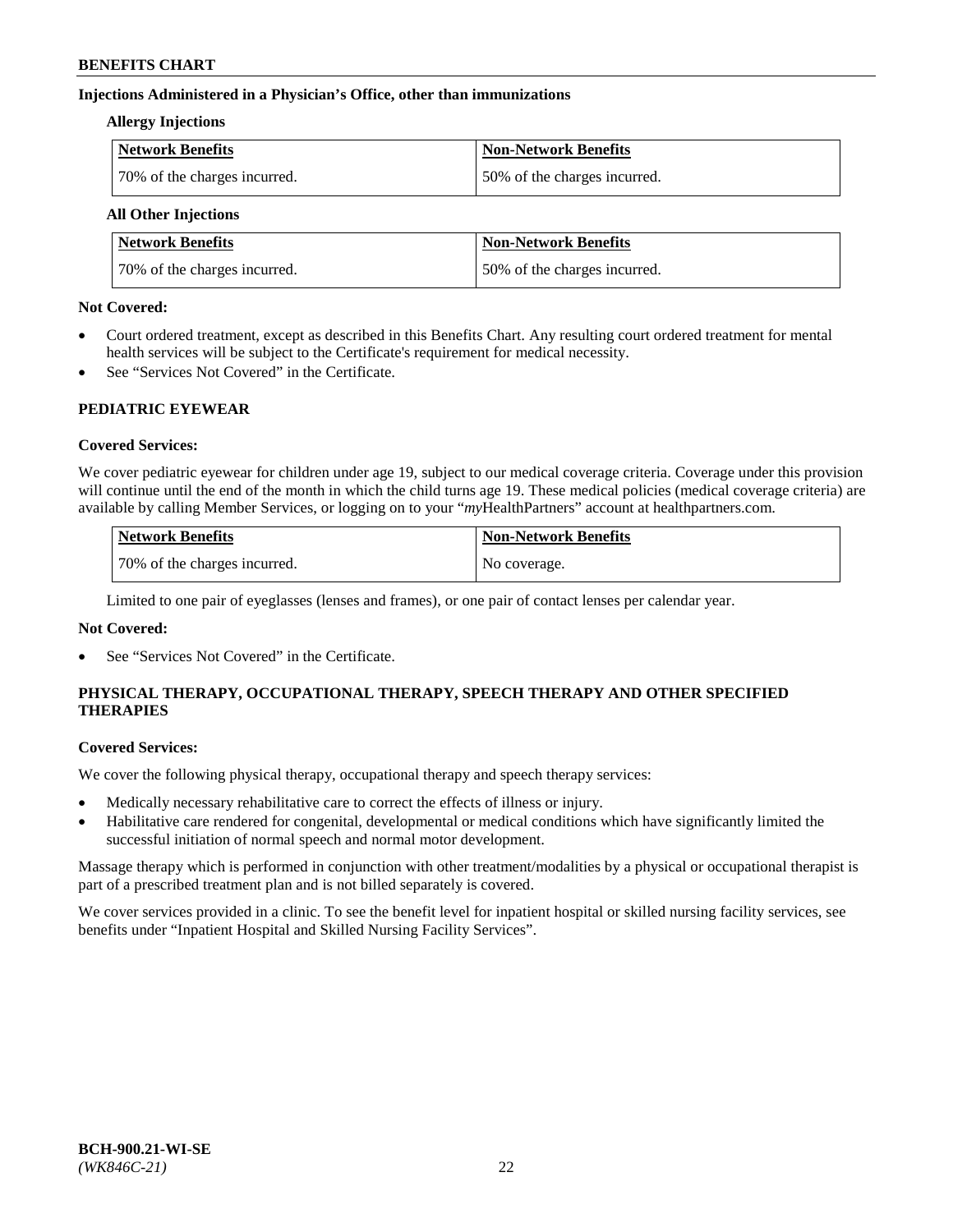### **Rehabilitative Care**

| <b>Network Benefits</b>                                                                       | <b>Non-Network Benefits</b>                                                                   |
|-----------------------------------------------------------------------------------------------|-----------------------------------------------------------------------------------------------|
| 70% of the charges incurred.                                                                  | 150% of the charges incurred.                                                                 |
| Physical, Occupational and Speech Therapy are<br>limited to 20 visits each per calendar year. | Physical, Occupational and Speech Therapy are<br>limited to 20 visits each per calendar year. |

In addition to the services provided above, we cover a minimum of:

- 20 visits per calendar year for pulmonary rehabilitation therapy.
- 36 visits per calendar year for cardiac rehabilitation therapy.
- 30 visits per calendar year for post-cochlear implant aural therapy.
- 20 visits per calendar year for cognitive rehabilitation therapy.

The maximum number of visits is combined for Network Benefits and Non-Network Benefits.

### **Habilitative Services**

| <b>Network Benefits</b>                                                                       | <b>Non-Network Benefits</b>                                                                   |
|-----------------------------------------------------------------------------------------------|-----------------------------------------------------------------------------------------------|
| 70% of the charges incurred.                                                                  | 50% of the charges incurred.                                                                  |
| Physical, Occupational and Speech Therapy are<br>limited to 20 visits each per calendar year. | Physical, Occupational and Speech Therapy are<br>limited to 20 visits each per calendar year. |

The maximum number of visits is combined for Network Benefits and Non-Network Benefits.

#### **Not Covered:**

- Massage therapy for the purpose of comfort or convenience of the Insured.
- See "Services Not Covered" in the Certificate.

## **PRESCRIPTION DRUG SERVICES**

## **Covered Services:**

We cover prescription drugs and medications that can be self-administered or are administered in a physician's office.

We will refill a prescription for eye drops covered under this Benefits Chart if the Insured requests a refill and the original prescription specified that additional quantities would be needed, providing the refill request does not exceed the quantities needed, and the following conditions are met:

- If the Insured requests a 30-day refill supply, the request must be made between 22 and 30 days of the later of (a) the original date that the prescription was distributed to the insured or (b) the date that the most recent refill was distributed to the Insured; or
- If the Insured requests a 90-day refill supply, the request must be made between 67 and 90 days of the later of (a) the original date that the prescription was distributed to the insured or (b) the date that the most recent refill was distributed to the Insured.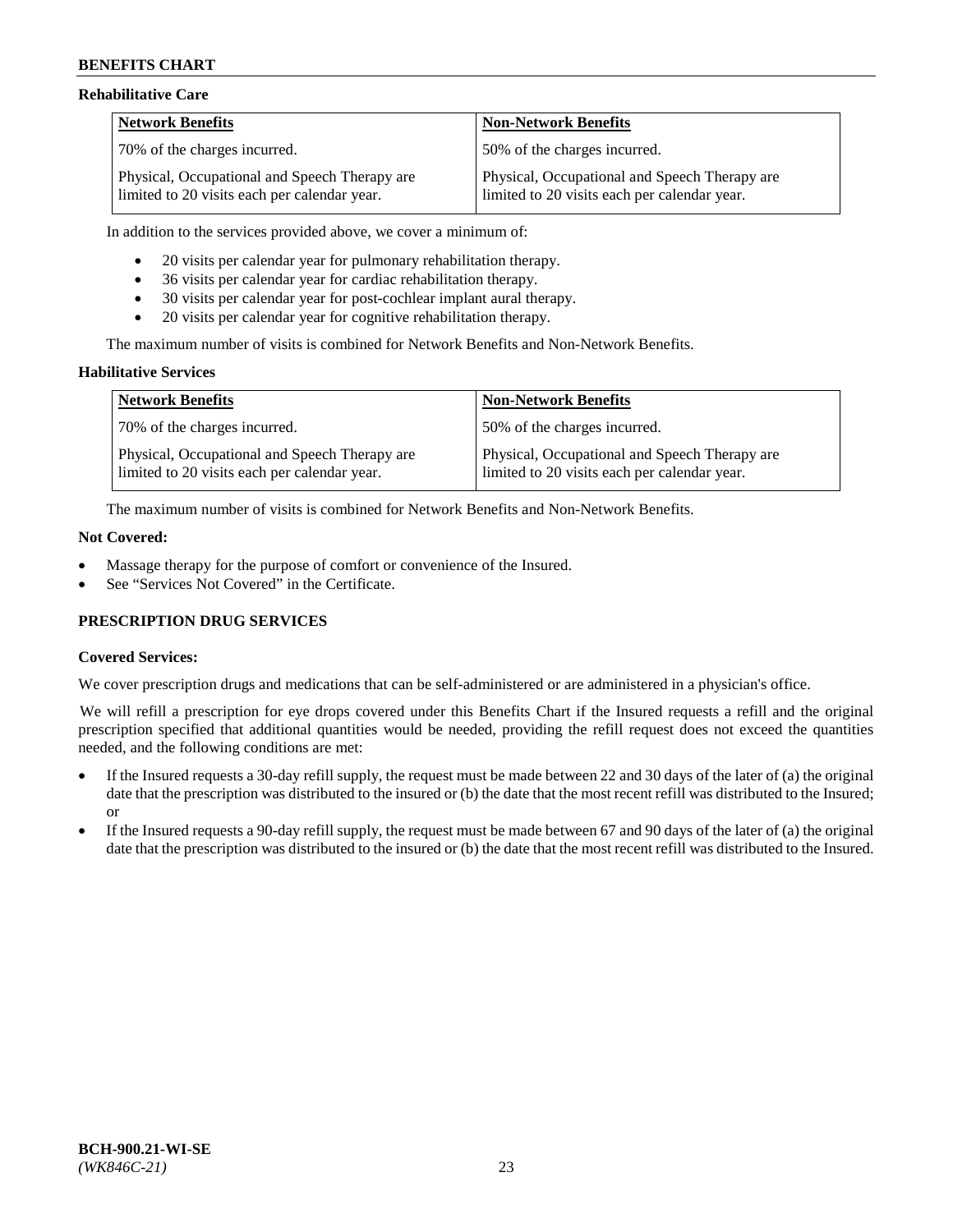# **For Network Benefits, drugs and medications must be obtained at a Network pharmacy.**

# **Outpatient Drugs (except as specified below)Drugs on the Preventive Drug List**

| <b>Network Benefits</b>                                                                                                                   | <b>Non-Network Benefits</b>  |
|-------------------------------------------------------------------------------------------------------------------------------------------|------------------------------|
| Generic formulary drugs on the Preventive Drug List<br>are covered at 100% of the charges incurred.<br>Deductible does not apply.         | 50% of the charges incurred. |
| Brand name formulary drugs on the Preventive Drug<br>List are covered at 100% of the charges incurred,<br>subject to a copayment of \$60. |                              |
| In no event will your cost for a formulary insulin drug<br>exceed \$25.                                                                   |                              |
| Deductible does not apply.                                                                                                                |                              |

## **All Other Drugs**

| <b>Network Benefits</b>                                                                      | <b>Non-Network Benefits</b>  |
|----------------------------------------------------------------------------------------------|------------------------------|
| All other formulary drugs are covered at 70% of the<br>charges incurred. Deductible applies. | 50% of the charges incurred. |
| Non-formulary drugs are covered at 60% of the charges<br>incurred. Deductible applies.       |                              |

**Oral chemotherapy drugs** are included on the Specialty Drug List. However, you pay the applicable outpatient drug benefit. As required by Wisconsin law, you will not pay higher cost sharing (deductible, copayment or coinsurance) for orally administered chemotherapy drugs than you pay for injected or intravenously administered chemotherapy drugs.

## **Mail Order Drugs**

| <b>Network Benefits</b>                                                                                                                                                                                                                                                                                                                                                                                       | <b>Non-Network Benefits</b>           |
|---------------------------------------------------------------------------------------------------------------------------------------------------------------------------------------------------------------------------------------------------------------------------------------------------------------------------------------------------------------------------------------------------------------|---------------------------------------|
| For your convenience, you may also get up to a 93-day<br>supply of outpatient prescription drugs that can be self-<br>administered through the designated mail order service.<br>New prescriptions to treat certain chronic conditions<br>and trial drugs will be limited to quantity limits<br>described at the end of this section.<br>Specialty drugs are not available through the mail order<br>service. | See Network Mail Order Drugs Benefit. |

## **Tobacco Cessation Drugs are covered for all FDA approved tobacco cessation drugs**

| Network Benefits                                            | <b>Non-Network Benefits</b>  |
|-------------------------------------------------------------|------------------------------|
| 100% of the charges incurred.<br>Deductible does not apply. | 50% of the charges incurred. |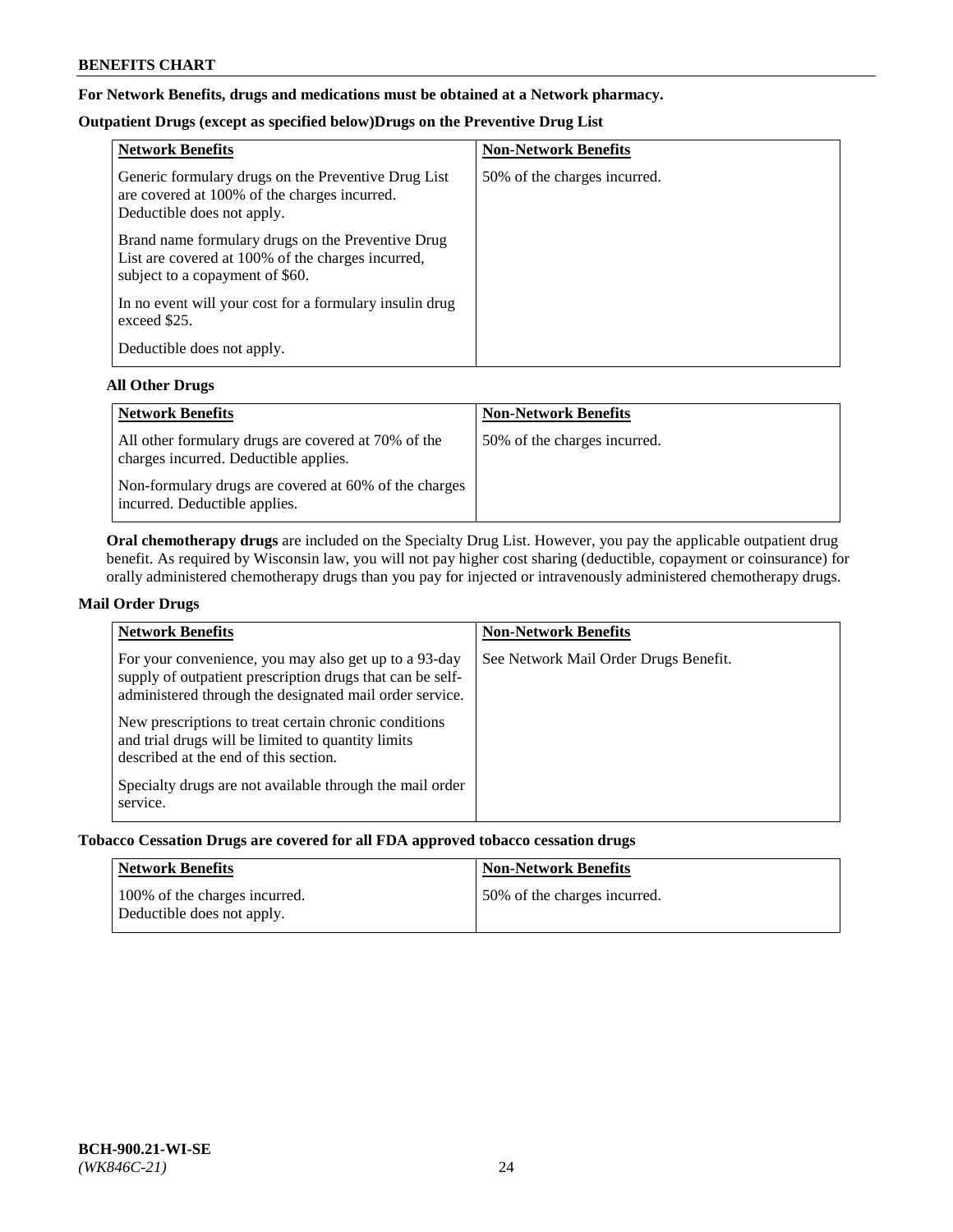# **Contraceptive Drugs**

| <b>Network Benefits</b>                                                                                                                                         | <b>Non-Network Benefits</b>  |
|-----------------------------------------------------------------------------------------------------------------------------------------------------------------|------------------------------|
| 100% of the charges incurred for formulary drugs.<br>Deductible does not apply.                                                                                 | 50% of the charges incurred. |
| If a physician requests that a non-formulary<br>contraceptive drug be dispensed as written, the drug<br>will be covered at 100%, not subject to the deductible. |                              |

# **Specialty Drugs that are Self-Administered**

| <b>Network Benefits</b>                                                                                              | <b>Non-Network Benefits</b> |
|----------------------------------------------------------------------------------------------------------------------|-----------------------------|
| 70% of the charges incurred.                                                                                         | No coverage.                |
| Specialty Drugs are limited to drugs on the Specialty<br>Drug List and must be obtained from a designated<br>vendor. |                             |

**Oral chemotherapy drugs** are included on the Specialty Drug List. However, you pay the applicable outpatient drug benefit. As required by Wisconsin law, you will not pay higher cost sharing (deductible, copayment or coinsurance) for orally administered chemotherapy drugs than you pay for injected or intravenously administered chemotherapy drugs.

## **Limitations:**

- Certain drugs may require prior authorization as indicated on the formulary. HealthPartners may require prior authorization for the drug and also the site where the drug will be provided. Certain drugs are subject to our utilization review process and quantity limits.
- Certain non-formulary drugs require prior authorization. In addition, certain drugs may be subject to any quantity limits applied as part of our trial program.
- If an Insured requests a brand name drug when there is a generic equivalent, the brand name drug will be covered up to the charge that would apply to the generic drug, minus any required copayment. If a physician request that a brand name drug be dispensed as written, the drug will be paid at the non-formulary benefit.
- We may require insureds to try over-the-counter (OTC) drug alternatives before approving more costly formulary prescription drugs.
- Unless otherwise specified in the Prescription Drug Services" section, you may receive up to a 31-day supply per prescription.
- A 93-day supply will be covered and dispensed only at pharmacies that participate in our extended day supply program.
- New prescriptions to treat certain chronic conditions are limited to a 31-day supply.
- No more than a 31-day supply of specialty drugs will be covered and dispensed at a time, unless it is a manufacturer supplied drug that cannot be split that supplies the insured with more than a 31-day supply.
- If a copayment is required, you must pay one copayment for each 31-day supply, or portion thereof. **Not Covered:**
- Replacement of prescription drugs, medications, equipment and supplies due to loss, damage or theft.
- Nonprescription (over-the-counter) drugs or medications, including, but not limited to, vitamins, supplements, homeopathic remedies, and non-FDA approved drugs, unless listed on the formulary and prescribed by a physician or legally authorized health care provider under applicable state and federal law. This exclusion does not include over-thecounter contraceptives for women as allowed under the Affordable Care Act when the Insured obtains a prescription for the item. In addition, if the Insured obtains a prescription, this exclusion does not include aspirin to prevent cardiovascular disease for men and women of certain ages; folic acid supplements for women who may become pregnant; fluoride chemoprevention supplements for children without fluoride in their water source; and iron supplements for children age 6-12 who are at risk for anemia.
- All drugs for the treatment of sexual dysfunction.
- All drugs for the treatment of growth deficiency.
- All drugs for the treatment of infertility.
- Medical cannabis.
- Drugs on the Excluded Drug List. The Excluded Drug List includes select drugs within a therapy class that are not eligible for coverage. This includes drugs that may be excluded for certain indications. The Excluded Drug List is available at [healthpartners.com.](http://www.healthpartners.com/)

**BCH-900.21-WI-SE**  *(WK846C-21)* 25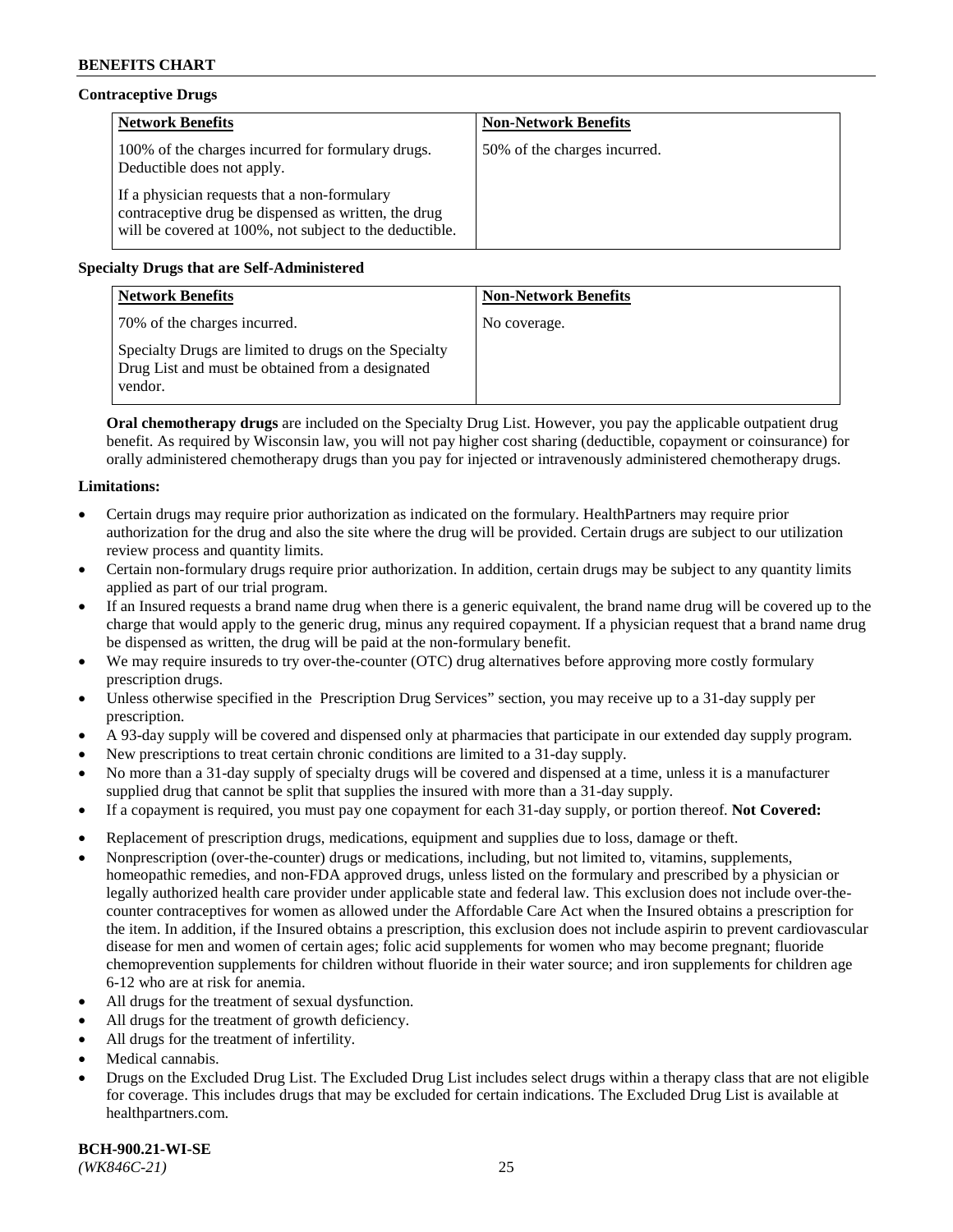- Drugs that are newly approved by the FDA until they are reviewed and approved by HealthPartners Pharmacy and Therapeutics Committee.
- Medical devices approved by the FDA will not be covered under the Prescription Drug Services section unless they are on our formulary. Covered medical devices are generally submitted and reimbursed under your medical benefits.
- See "Services Not Covered" in the Certificate.

## **PREVENTIVE SERVICES**

### **Applicable Definitions:**

**Routine Preventive Services** are routine health care services that include screenings, check-ups and counseling to prevent illness, disease or other health problems before symptoms occur.

**Diagnostic Services** are services to help a provider understand your symptoms, diagnose illness and decide what treatment may be needed. They may be the same services that are listed as preventive services, but they are being used as diagnostic services. Your provider will determine if these services are preventive or diagnostic. These services are not preventive if received as part of a visit to diagnose, manage or maintain an acute or chronic medical condition, illness or injury. When that occurs, unless otherwise indicated below, standard deductibles, copayments or coinsurance apply.

### **Covered Services:**

We cover preventive services that meet any of the requirements under the Affordable Care Act (ACA) shown in the bulleted items below. These preventive services are covered at 100% under the Network Benefits with no deductible, copayments or coinsurance. (If a preventive service is not required by the ACA and it is covered at a lower benefit level, it will be specified below.) Preventive benefits mandated under the ACA are subject to periodic review and modification. Changes would be effective in accordance with the federal rules. Preventive services mandated by the ACA include:

- Evidence-based items or services that have in effect a rating of A or B in the current recommendations of the United States Preventive Services Task Force with respect to the individual;
- Immunizations for routine use in children, adolescents, and adults that have in effect a recommendation from the Advisory Committee on Immunization Practices of the Centers for Disease Control and Prevention with respect to the individual;
- With respect to infants, children, and adolescents, evidence-informed preventive care and screenings provided for in comprehensive guidelines supported by the Health Resources and Services Administration; and
- With respect to women, preventive care and screenings provided for in comprehensive guidelines supported by the Health Resources and Services Administration.

Covered services are based on established medical policies, which are subject to periodic review and modification by the medical or dental directors. These medical policies (medical coverage criteria) are available by calling Member Services, or logging on to your "*my*HealthPartners" account at [healthpartners.com.](https://www.healthpartners.com/hp/index.html)

#### **ACA and state mandated preventive services are covered as follows:**

**Routine Health Exams and Periodic Health Assessments.** A physician or health care provider will counsel you as to how often health assessments are needed based on age, sex and health status. This includes screening and counseling for tobacco cessation and all FDA approved tobacco cessation medications including over-the-counter drugs (as shown in the Prescription Drug Services section).

| <b>Network Benefits</b>                                     | <b>Non-Network Benefits</b>  |
|-------------------------------------------------------------|------------------------------|
| 100% of the charges incurred.<br>Deductible does not apply. | 50% of the charges incurred. |

**Child Health Supervision Services.** This includes pediatric preventive services such as newborn screenings, appropriate immunizations, developmental assessments and laboratory services appropriate to the age of the child from birth to 72 months and appropriate immunizations to age 18.

| Network Benefits                                            | <b>Non-Network Benefits</b>  |
|-------------------------------------------------------------|------------------------------|
| 100% of the charges incurred.<br>Deductible does not apply. | 50% of the charges incurred. |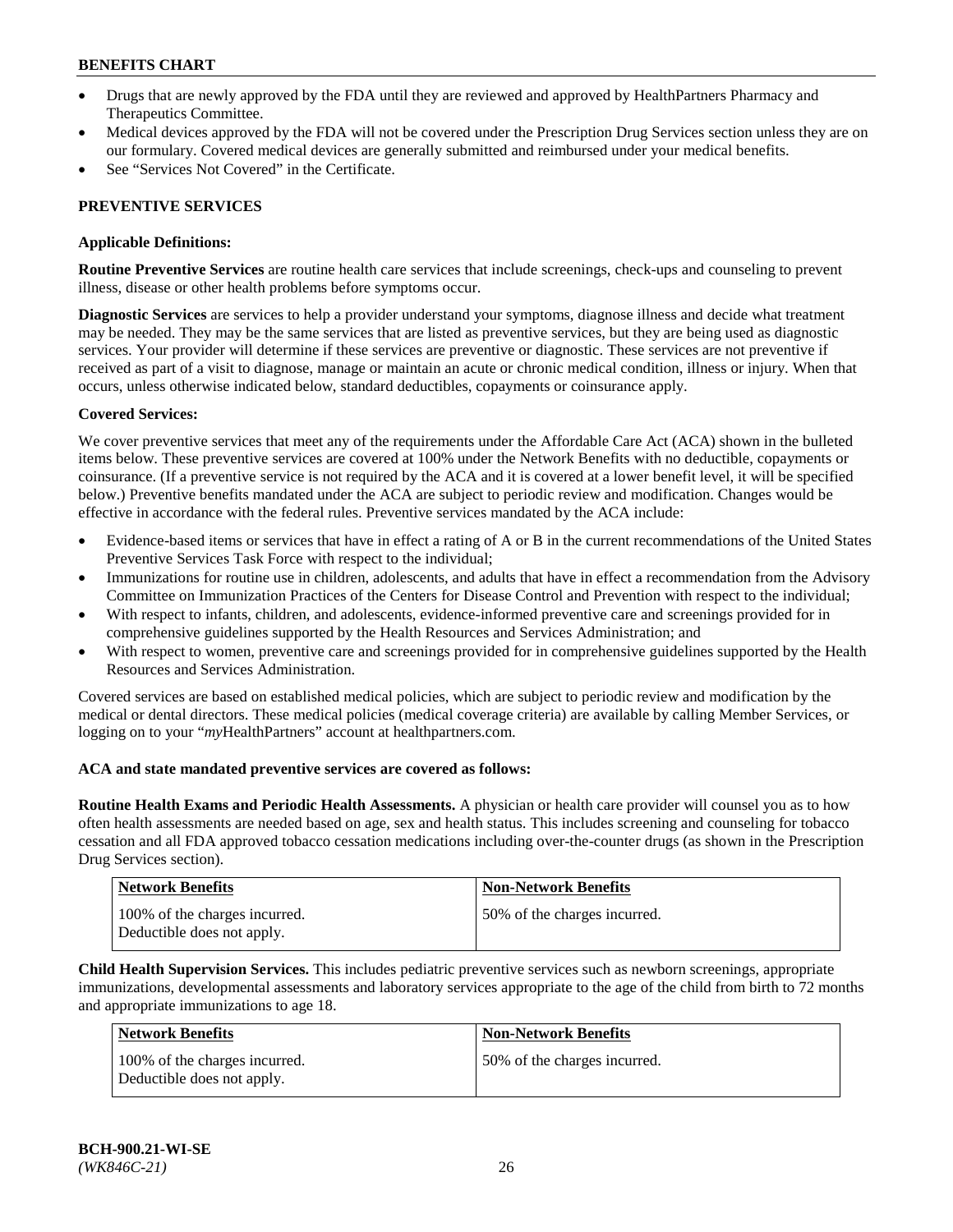# **Routine Prenatal Care and Exams**

| <b>Network Benefits</b>                                     | <b>Non-Network Benefits</b>  |
|-------------------------------------------------------------|------------------------------|
| 100% of the charges incurred.<br>Deductible does not apply. | 50% of the charges incurred. |

**Routine Postnatal Care.** This includes health exams, assessments, education and counseling relating to the period immediately after childbirth.

| <b>Network Benefits</b>                                     | <b>Non-Network Benefits</b>  |
|-------------------------------------------------------------|------------------------------|
| 100% of the charges incurred.<br>Deductible does not apply. | 50% of the charges incurred. |

**Routine Screening Procedures for Cancer.** This includes colorectal screening starting at age 50 and under age 50 for people at high risk of colorectal cancer. This also includes cancer screenings recommended by the USPSTF with an A or B rating. Women's preventive health services below describe additional routine screening procedures for cancer.

| <b>Network Benefits</b>                                     | <b>Non-Network Benefits</b>  |
|-------------------------------------------------------------|------------------------------|
| 100% of the charges incurred.<br>Deductible does not apply. | 50% of the charges incurred. |

**Professional Voluntary Family Planning Services.** This includes services to prevent or delay a pregnancy, including counseling and education. Services must be provided by a licensed provider.

| Network Benefits                                            | <b>Non-Network Benefits</b>  |
|-------------------------------------------------------------|------------------------------|
| 100% of the charges incurred.<br>Deductible does not apply. | 50% of the charges incurred. |

### **Adult Immunizations**

| Network Benefits                                            | <b>Non-Network Benefits</b>  |
|-------------------------------------------------------------|------------------------------|
| 100% of the charges incurred.<br>Deductible does not apply. | 50% of the charges incurred. |

**Women's Preventive Health Services.** This includes mammograms, screenings for cervical cancer (pap smears), breast pumps, human papillomavirus (HPV) testing, counseling for sexually transmitted infections, counseling and screening for human immunodeficiency virus (HIV), and all FDA approved contraceptive methods as prescribed by a doctor, sterilization procedures, education and counseling (see the Prescription Drug Services section for coverage of oral contraceptive drugs). We also provide genetic screening for BRCA if someone in your family has the gene or you have a diagnosis of cancer.

The U.S. Preventive Services Task Force (USPSTF) recommends screening mammography, with or without clinical breast examination (CBE), every 1-2 years for women aged 40 and older. For women age 50 and older, we cover an annual mammogram.

| Network Benefits                                            | <b>Non-Network Benefits</b>  |
|-------------------------------------------------------------|------------------------------|
| 100% of the charges incurred.<br>Deductible does not apply. | 50% of the charges incurred. |

**Obesity Screening and Management.** We cover obesity screening and counseling for all ages during a routine preventive care exam. If you are age 18 or older and have a body mass index of 30 or more, we also cover intensive obesity management to help you lose weight. Your primary care doctor can coordinate these services.

| Network Benefits                                            | <b>Non-Network Benefits</b>  |
|-------------------------------------------------------------|------------------------------|
| 100% of the charges incurred.<br>Deductible does not apply. | 50% of the charges incurred. |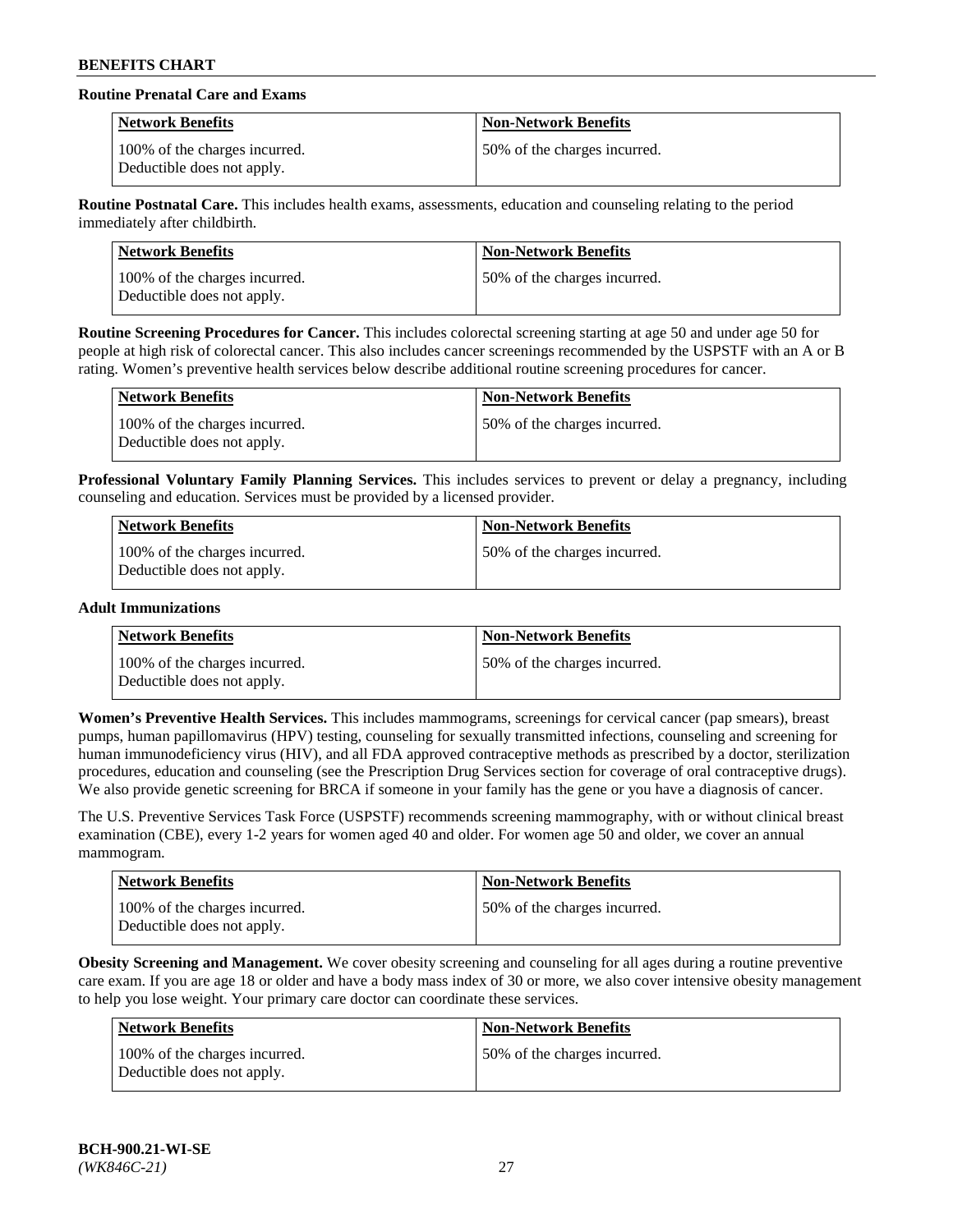**Preventive Medications.** We cover preventive medications currently recommended by USPSTF with an A or B rating if they are prescribed by your medical provider and they are listed on our formulary. Preventive medications are subject to periodic review and modification. Changes would be effective in accordance with the federal rules and reflected in our current medical coverage criteria for preventive care services.

| <b>Network Benefits</b>                                     | <b>Non-Network Benefits</b>  |
|-------------------------------------------------------------|------------------------------|
| 100% of the charges incurred.<br>Deductible does not apply. | 50% of the charges incurred. |

## **In addition to any ACA or state mandated preventive services referenced above, we cover the following eligible services:**

### **Routine Eye and Hearing Exams**

| <b>Network Benefits</b>                                     | <b>Non-Network Benefits</b>  |
|-------------------------------------------------------------|------------------------------|
| 100% of the charges incurred.<br>Deductible does not apply. | 50% of the charges incurred. |

**Ovarian Cancer Surveillance Test for Women who are at Risk.** "At risk for ovarian cancer" means (1) having a family history that includes any of the following: one or more first-degree or second-degree relatives with ovarian cancer, clusters of female relatives with breast cancer or nonpolyposis colorectal cancer; or (2) testing positive for BRCA1 or BRCA2 mutations. "Surveillance test for ovarian cancer" means annual screening using CA-125 serum tumor marker testing, transvaginal ultrasound, pelvic examination or other proven ovarian screening tests currently being evaluated by the federal Food and Drug Administration or by the National Cancer Institute.

| <b>Network Benefits</b>                               | <b>Non-Network Benefits</b>                           |
|-------------------------------------------------------|-------------------------------------------------------|
| Coverage level is same as corresponding Network       | Coverage level is same as corresponding Non-Network   |
| Benefits, depending on type of service provided, such | Benefits, depending on type of service provided, such |
| as Diagnostic Imaging Services, Laboratory Services   | as Diagnostic Imaging Services, Laboratory Services   |
| or Office Visits for Illness or Injury, or Preventive | or Office Visits for Illness or Injury, or Preventive |
| Services.                                             | Services.                                             |

**Peak flow meters for Insureds diagnosed with asthma.** Must be prescribed by a licensed provider.

| <b>Network Benefits</b>                                     | <b>Non-Network Benefits</b>  |
|-------------------------------------------------------------|------------------------------|
| 100% of the charges incurred.<br>Deductible does not apply. | 50% of the charges incurred. |

**Glucose meters prescribed by a licensed provider** (other than continuous glucose monitoring systems which are covered under the section "Durable Medical Equipment, Prosthetics, Orthotics and Supplies").

| <b>Network Benefits</b>                                                                        | <b>Non-Network Benefits</b>  |
|------------------------------------------------------------------------------------------------|------------------------------|
| 100% of the charges incurred.<br>Deductible does not apply.                                    | 50% of the charges incurred. |
| Glucose meters are limited to meters on the formulary<br>and must be obtained from a pharmacy. |                              |

#### **Retinopathy screening for Insureds diagnosed with diabetes**

| <b>Network Benefits</b>                                     | <b>Non-Network Benefits</b>  |
|-------------------------------------------------------------|------------------------------|
| 100% of the charges incurred.<br>Deductible does not apply. | 50% of the charges incurred. |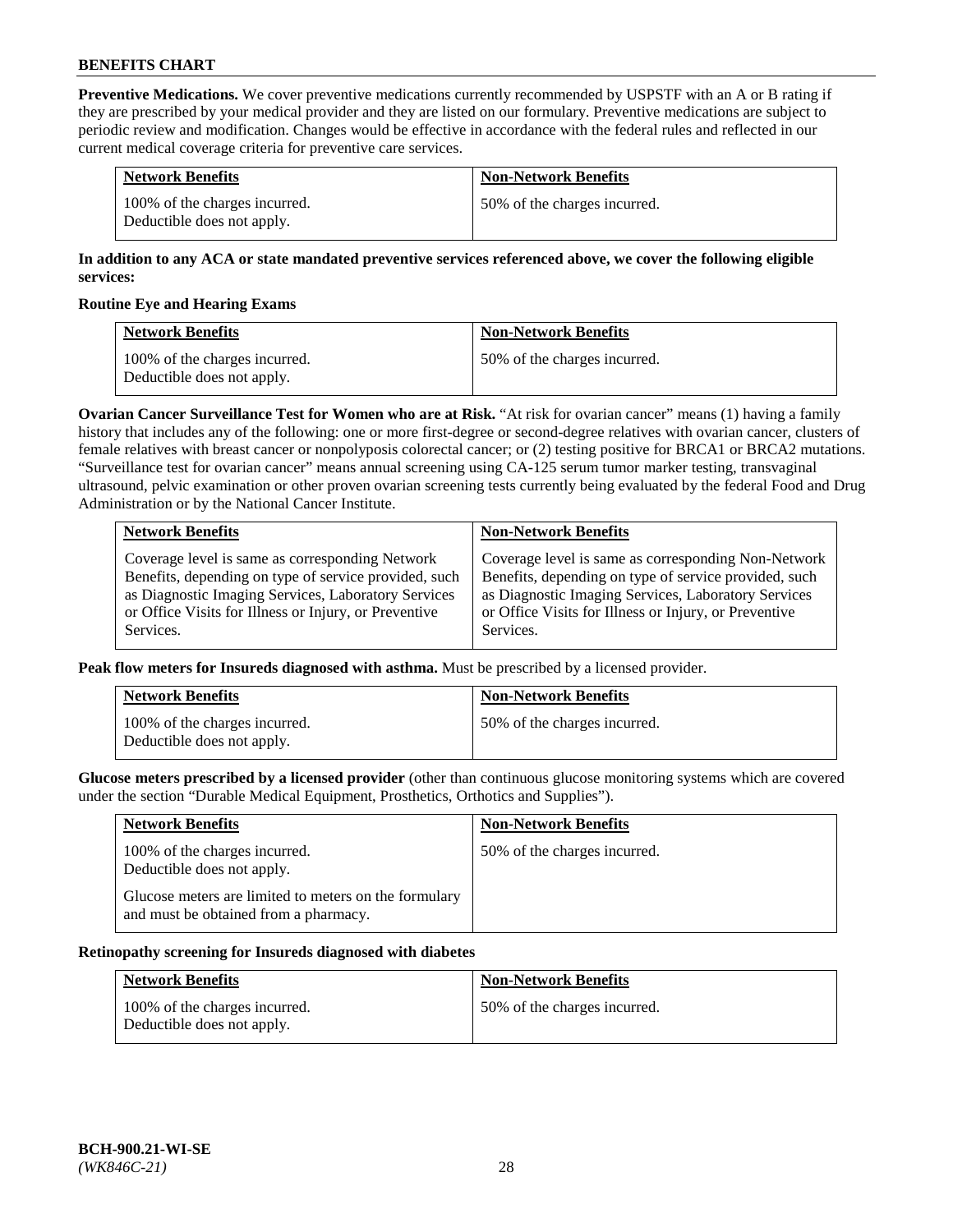## **Hemoglobin A1C testing for Insureds diagnosed with diabetes**

| <b>Network Benefits</b>                                     | <b>Non-Network Benefits</b>  |
|-------------------------------------------------------------|------------------------------|
| 100% of the charges incurred.<br>Deductible does not apply. | 50% of the charges incurred. |

### **International Normalized Ratio (INR) testing for Insureds diagnosed with liver disease and/or bleeding disorders**

| <b>Network Benefits</b>                                     | <b>Non-Network Benefits</b>  |
|-------------------------------------------------------------|------------------------------|
| 100% of the charges incurred.<br>Deductible does not apply. | 50% of the charges incurred. |

### **Low-density Lipoprotein (LDL) testing for Insureds diagnosed with heart disease**

| <b>Network Benefits</b>                                     | <b>Non-Network Benefits</b>  |
|-------------------------------------------------------------|------------------------------|
| 100% of the charges incurred.<br>Deductible does not apply. | 50% of the charges incurred. |

#### **Limitations:**

• Services are not preventive if received as part of a visit to diagnose, manage or maintain an acute or chronic medical condition, illness or injury. When that occurs, unless otherwise indicated above, standard deductibles, copayments or coinsurance apply.

### **Not Covered:**

See "Services Not Covered" in the Certificate.

## **TRANSPLANT SERVICES**

#### **Applicable Definitions:**

**Autologous.** This is when the source of cells is from the individual's own marrow or stem cells.

**Allogeneic.** This is when the source of cells is from a related or unrelated donor's marrow or stem cells.

**Allogeneic Bone Marrow Transplant.** This is when the bone marrow is harvested from the related or unrelated donor and stored. The patient undergoes treatment which includes tumor ablation with high-dose chemotherapy and/or radiation. The bone marrow is reinfused (transplanted).

**Autologous Bone Marrow Transplant.** This is when the bone marrow is harvested from the individual and stored. The patient undergoes treatment which includes tumor ablation with high-dose chemotherapy and/or radiation. The bone marrow is reinfused (transplanted).

**Autologous/Allogeneic Stem Cell Support.** This is a treatment process that includes stem cell harvest from either bone marrow or peripheral blood, tumor ablation with high-dose chemotherapy and/or radiation, stem cell reinfusion, and related care. Autologous/allogeneic bone marrow transplantation and high dose chemotherapy with peripheral stem cell rescue/support are considered to be autologous/allogeneic stem cell support.

**Designated Transplant Center.** This is any health care provider, group or association of health care providers designated by us to provide services, supplies or drugs for specified transplants for our Insureds.

**Transplant Services.** This is transplantation (including retransplants) of the human organs or tissue listed below, including all related post-surgical treatment, follow-up care and drugs and multiple transplants for a related cause. Transplant services do not include other organ or tissue transplants or surgical implantation of mechanical devices functioning as a human organ, except surgical implantation of an FDA approved Ventricular Assist Device (VAD) or total artificial heart, functioning as a temporary bridge to heart transplantation.

Prior authorization is required prior to consultation to support coordination of care and benefits.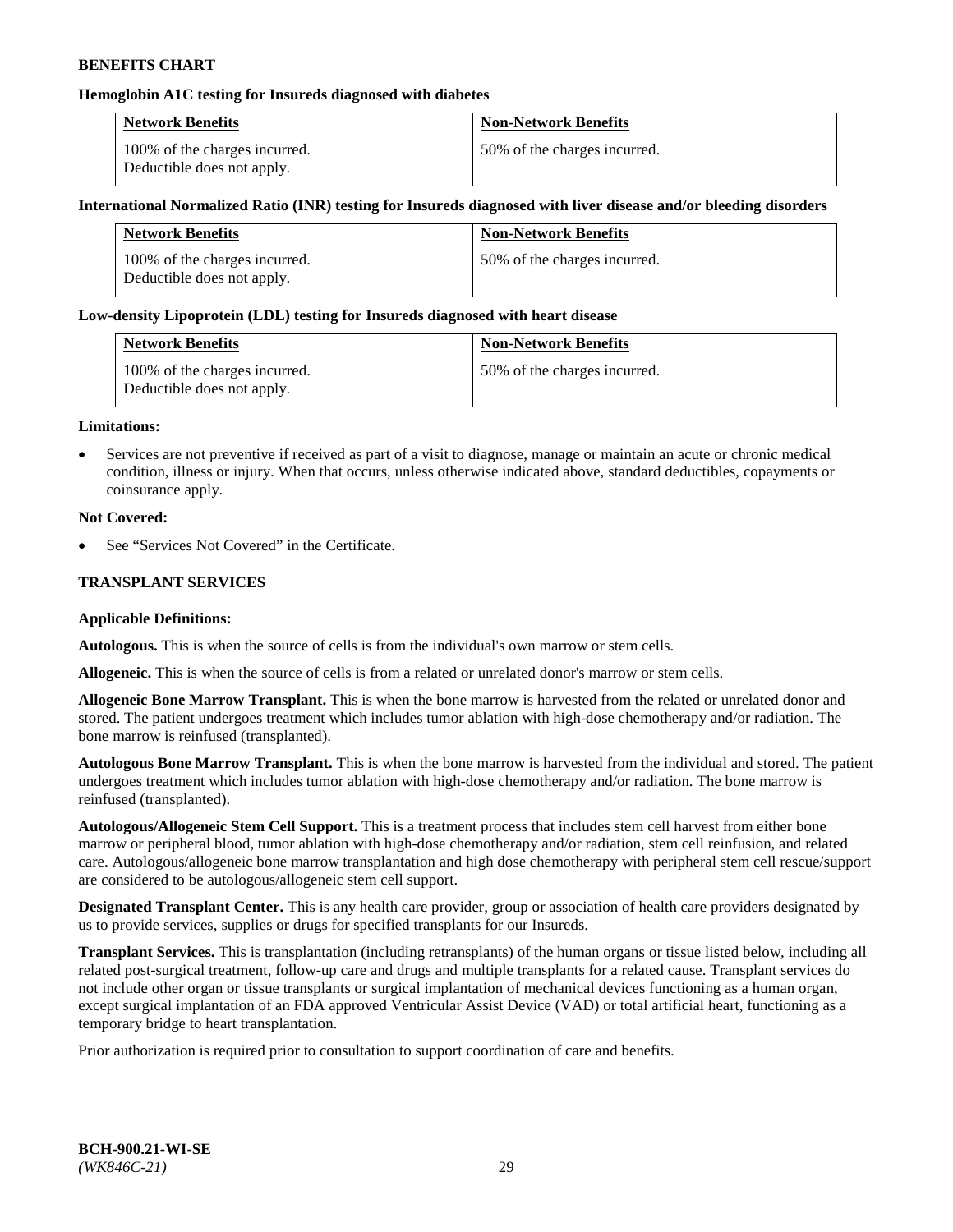# **Covered Services:**

We cover eligible transplant services (as defined above) while you are covered under the Certificate. Transplants that will be considered for coverage are limited to the following:

- Kidney transplants for end-stage disease.
- Cornea transplants for end-stage disease.
- Heart transplants for end-stage disease.
- Lung transplants or heart/lung transplants for: (1) primary pulmonary hypertension; (2) Eisenmenger's syndrome; (3) endstage pulmonary fibrosis; (4) alpha 1 antitrypsin disease; (5) cystic fibrosis; and (6) emphysema.
- Liver transplants for: (1) biliary atresia in children; (2) primary biliary cirrhosis; (3) post-acute viral infection (including hepatitis A, hepatitis B antigen e negative and hepatitis C) causing acute atrophy or post-necrotic cirrhosis; (4) primary sclerosing cholangitis; (5) alcoholic cirrhosis; and (6) hepatocellular carcinoma.
- Allogeneic bone marrow transplants or peripheral stem cell support associated with high dose chemotherapy for: (1) acute myelogenous leukemia; (2) acute lymphocytic leukemia; (3) chronic myelogenous leukemia; (4) severe combined immunodeficiency disease; (5) Wiskott-Aldrich syndrome; (6) aplastic anemia; (7) sickle cell anemia; (8) non-relapsed or relapsed non-Hodgkin's lymphoma; (9) multiple myeloma; and (10) testicular cancer.
- Autologous bone marrow transplants or peripheral stem cell support associated with high-dose chemotherapy for: (1) acute leukemias; (2) non-Hodgkin's lymphoma; (3) Hodgkin's disease; (4) Burkitt's lymphoma; (5) neuroblastoma; (6) multiple myeloma; (7) chronic myelogenous leukemia; and (8) non-relapsed non-Hodgkin's lymphoma.
- Pancreas transplants for simultaneous pancreas-kidney transplants for diabetes, pancreas after kidney, living related segmental simultaneous pancreas kidney transplantation and pancreas transplant alone.

To receive Network Benefits, charges for transplant services must be incurred at a Designated Transplant Center.

The transplant-related treatment provided, including expenses incurred for directly related donor services, shall be subject to and in accordance with the provisions, limitations, maximums and other terms of the Certificate.

Medical and hospital expenses of the donor are covered only when the recipient is an Insured and the transplant and directly related donor expenses have been prior authorized for coverage. Treatment of medical complications that may occur to the donor are not covered. Donors are not considered Insureds, and are therefore not eligible for the rights afforded to Insureds under the Certificate.

The list of eligible transplant services and coverage determinations are based on established medical policies, which are subject to periodic review and modification by the medical director.

| Network Benefits                                 | <b>Non-Network Benefits</b>                          |
|--------------------------------------------------|------------------------------------------------------|
| See Network Inpatient Hospital Services Benefit. | See Non-Network Inpatient Hospital Services Benefit. |

**Kidney disease treatment.** We cover services for kidney disease treatment, including dialysis, transplantation and donor related services. Donor related expenses are covered as described above.

| <b>Network Benefits</b>                               | <b>Non-Network Benefits</b>                           |
|-------------------------------------------------------|-------------------------------------------------------|
| Coverage level is same as corresponding Network       | Coverage level is same as corresponding Non-Network   |
| Benefits, depending on type of service provided, such | Benefits, depending on type of service provided, such |
| as Office Visits for Illness or Injury, Inpatient or  | as Office Visits for Illness or Injury, Inpatient or  |
| <b>Outpatient Hospital Services.</b>                  | Outpatient Hospital Services.                         |